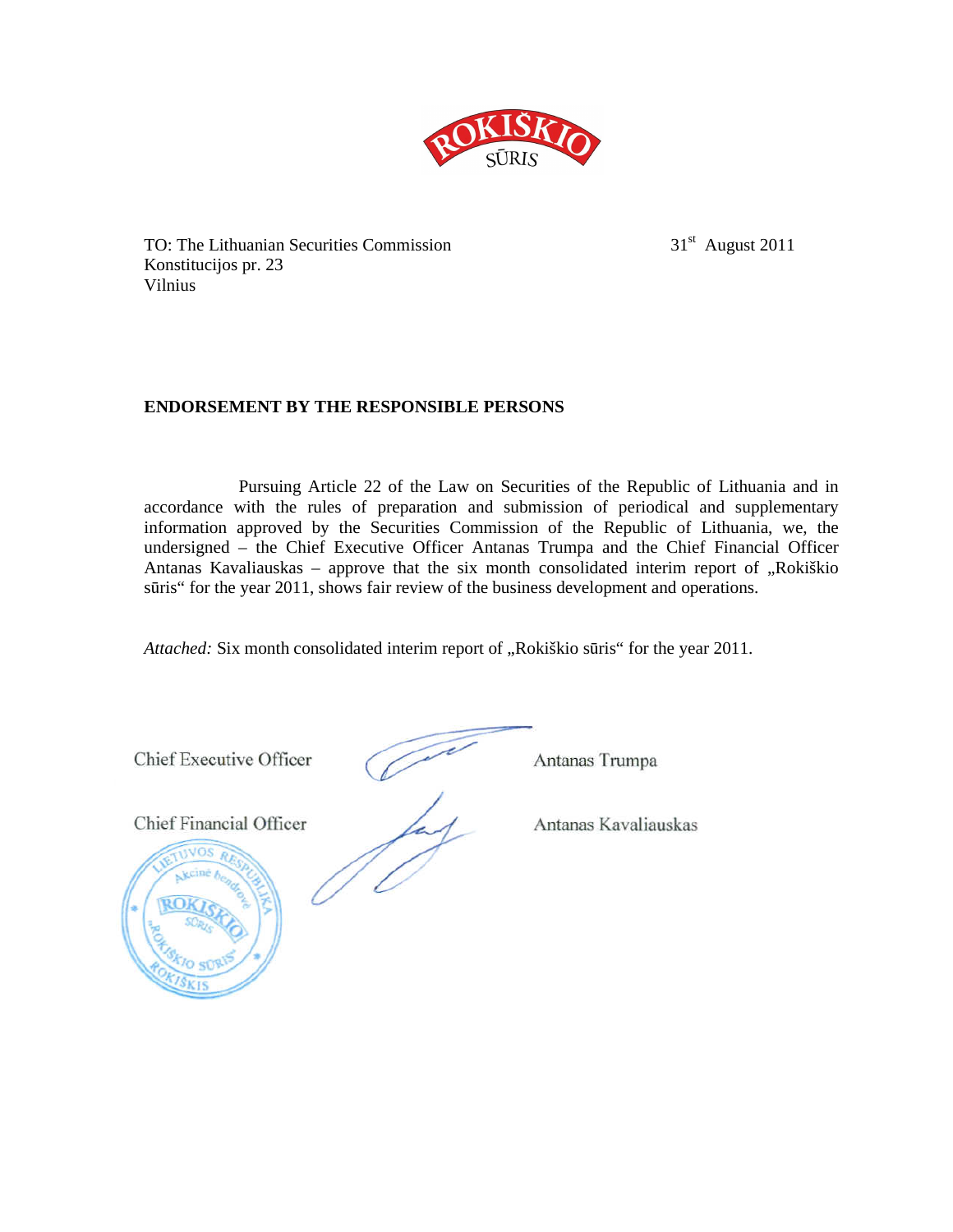

# **CONSOLIDATED INTERIM REPORT OF AB "ROKIŠKIO S**Ū**RIS" FOR THE SIX MONTH PERIOD OF THE YEAR 2011**

*(Prepared in accordance with the rules of preparation and submission of periodical and supplementary information approved by the Securities Commission of the Republic of Lithuania)*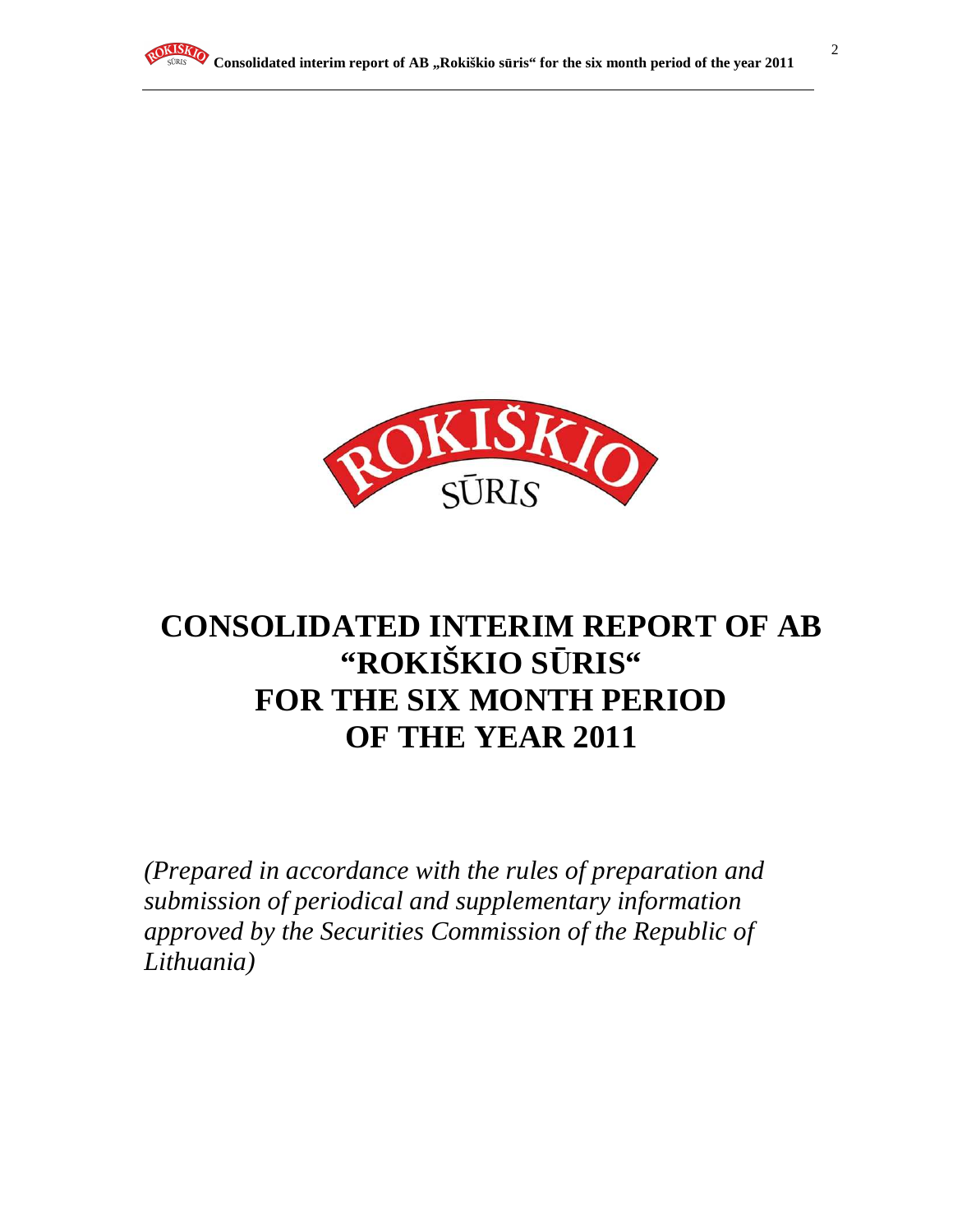# **TABLE OF CONTENTS**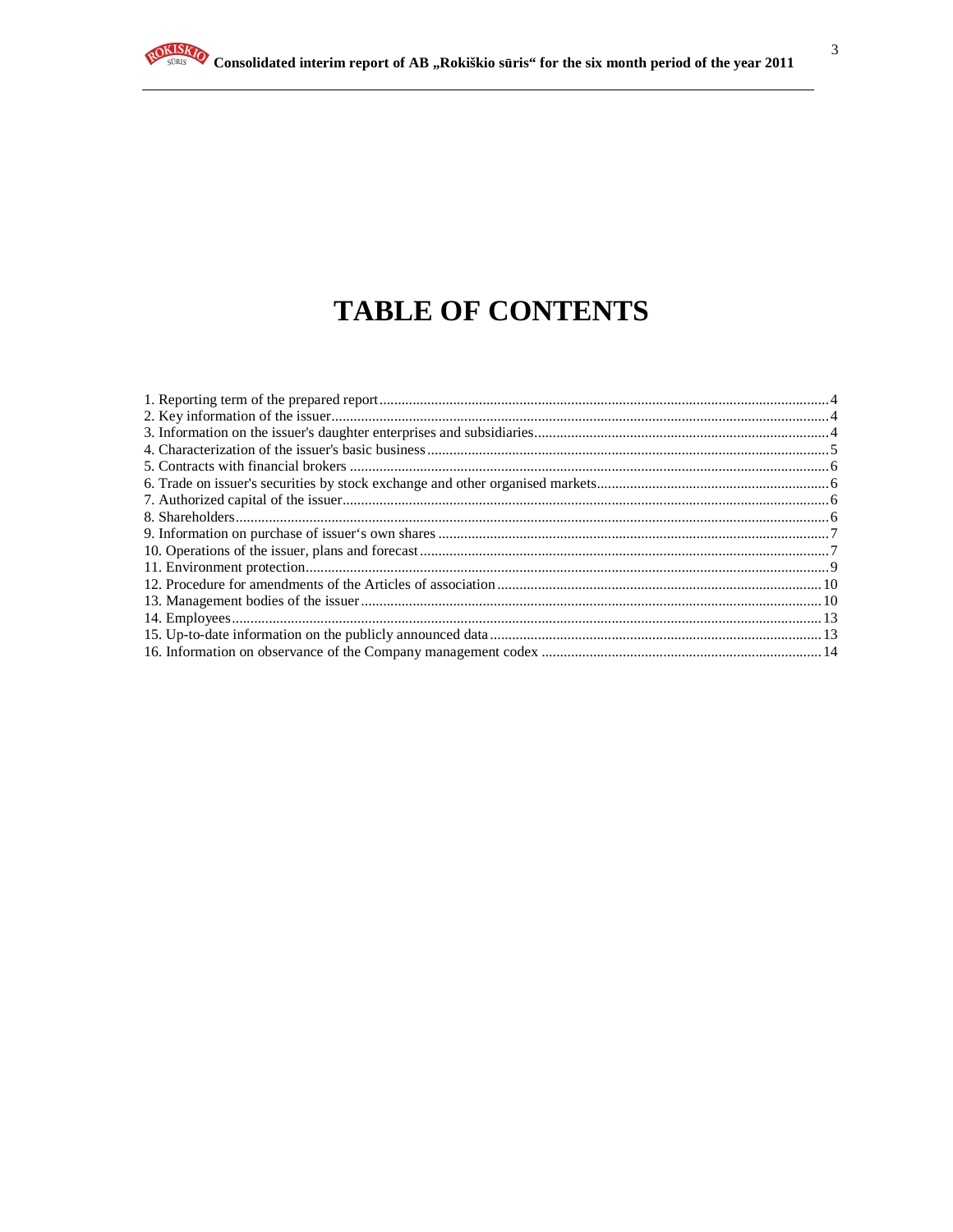# **1. Reporting term of the prepared report**

The consolidated annual report is prepared for the first half year 2011.

# **2. Key information of the issuer**

Name of the issuer: Joint stock company "Rokiskio suris". Legal base: joint stock company. Address – Pramones str. 3, LT 42150 Rokiskis, Republic of Lithuania. Telephone: +370 458 55 200, fax +370 458 55 300. E-mail address: rokiskio.suris@rokiskio.com Website: www.rokiskio.com Date and place of registration: Registered in on 28<sup>th</sup> February 1992 by the Authorities of Rokiskis region. Re-registered in on 28<sup>th</sup> November 1995 by the Ministry of Economy of the Republic of Lithuania. Company code 173057512. Manager of legal persons registry – State company "Registru centras". The authorized capital of AB "Rokiskio suris" equals to LTL 35 867 970. Number of shares: 35 867 970. Nominal value per share equals to LTL 1 (one litas).

# **3. Information on the issuer's daughter enterprises and subsidiaries**

The consolidated group (hereinafter the "Group") consists of the Company AB "Rokiskio suris", two branches, four subsidiaries and one joint venture (in 2010: two branches, four subsidiaries, and one joint venture). The following tables introduce the subsidiaries and branches which are included in the consolidated report:

|                  | <b>Operating as</b> |              |  |
|------------------|---------------------|--------------|--|
|                  |                     | at June 30th |  |
| <b>Branches</b>  | 2011                | 2010         |  |
| Utenos pienas    | Yes                 | Yes          |  |
| Ukmergės pieninė | Yes                 | Yes          |  |

|                  |      | <b>Operating as</b> |                                   |        | Group's share $(\% )$ as |
|------------------|------|---------------------|-----------------------------------|--------|--------------------------|
|                  |      | at June 30th        |                                   |        | at June 30th             |
| <b>Branches</b>  | 2011 | 2010                | <b>Subsidiaries</b>               | 2011   | 2010                     |
| Utenos pienas    | Yes  | Yes                 | UAB "Rokiškio pienas"             | 100,00 | 100,00                   |
| Ukmergės pieninė | Yes  | Yes                 | UAB "Skirpstas"                   |        | 100,00                   |
|                  |      |                     | KB "Žalmargė"                     | 100,00 | 100,00                   |
|                  |      |                     | "Jekabpils<br>Piena<br><b>SIA</b> | 100,00 | 50,05                    |
|                  |      |                     | Kombinats"                        |        |                          |
|                  |      |                     | SIA "Kaunata"*                    | 60,00  |                          |
|                  |      |                     | Joint venture                     |        |                          |
|                  |      |                     | UAB "Pieno upės"                  | 50,00  | 50,00                    |

\* These subsidiaries were not consolidated due to their insignificance.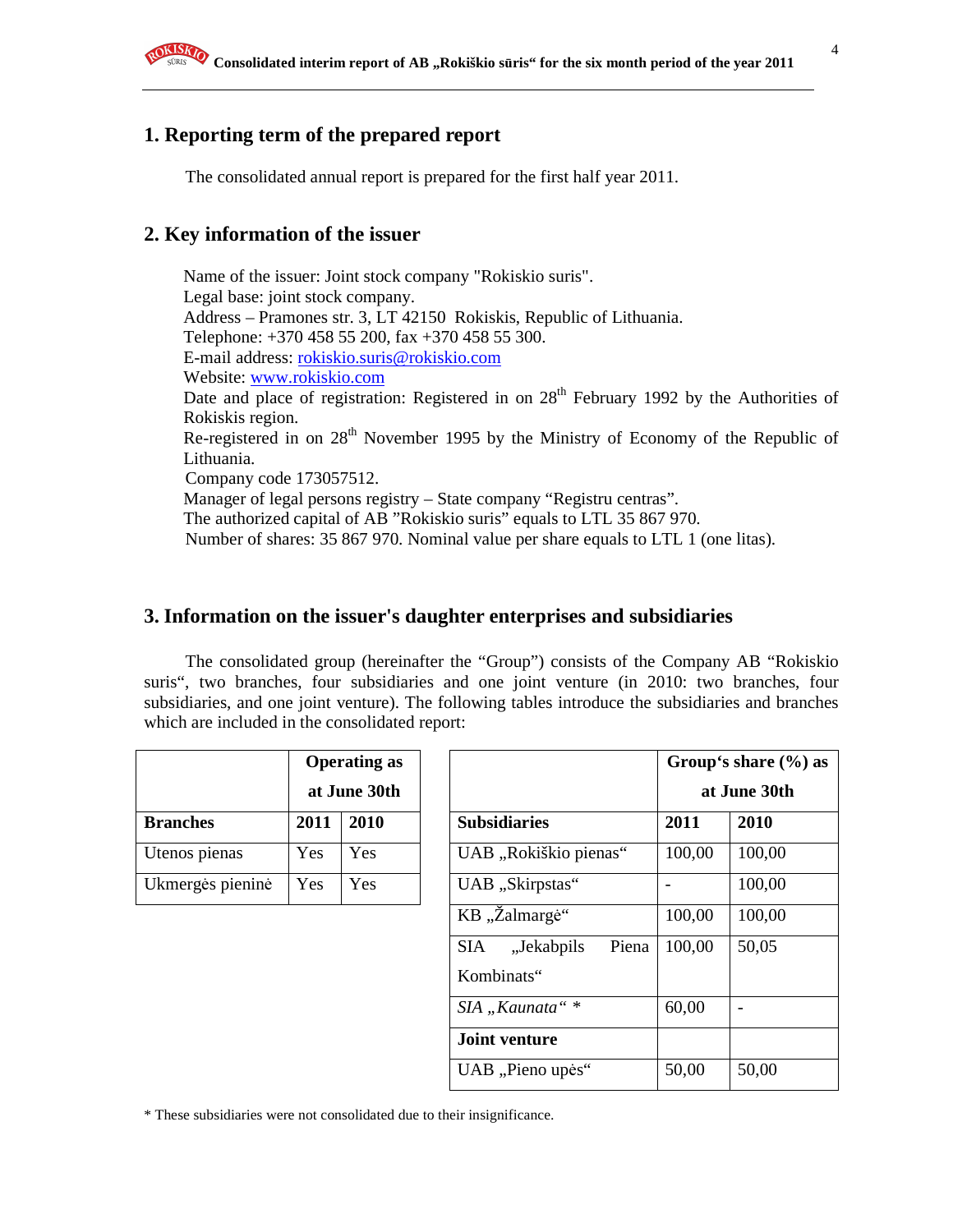Within 2010, the company UAB  $,$ Batėnai" was sold. As of March 31<sup>st</sup> 2011, the company UAB "Skirpstas" was liquidated. On 31<sup>st</sup> May, the company acquired 49,95% of the authorized capital of dairy company SIA "Jekabpils piena kombinats".

All above subsidiaries, the joint venture and branches are incorporated in Lithuania, except for SIA "Jekabpils Piena Kombinats" and SIA "Kaunata" which are incorporated in Latvia.

SIA "Kaunata" was acquired on May  $11<sup>th</sup>$ , 2010 m. AB "Rokiškio sūris" acquired 40 per cent shares for LTL 353 000 whilst UAB "Rokiškio pienas" acquired 20 per cent of the shares for LTL 176 000.

#### **Subsidiaries of AB "Rokiškio s**ū**ris":**

UAB "Rokiskio pienas" legal address: Pramonės g. 8, LT - 28216 Utena. Company code: 300561844. AB "Rokiškio sūris" happens to be its founder and the only shareholder having 100 per cent of shares.

Dairy cooperative "Žalmargė" legal address: Kalnalaukio g.1, Širvintos. Company code: 178301073.

Latvian company SIA Jekabpils piena kombinats (company code 45402008851), legal address: Akmenu iela 1, Jekabpils, Latvija LV-5201.

Latvian company SIA Kaunata (company code 240300369, legal address Rogs, Kaunata pag., Rezeknes nov., Latvia)

#### **Joint venture:**

UAB "Pieno upės" legal address: Sandėlių g. 9, Kaunas. Company code: 135027862.

#### **Branches of AB "Rokiskio sûris"**

AB "Rokiškio sūris" subsidiary Utenos pienas (Company code: 110856741, Pramonės g. 8, LT-28216 Utena);

AB "Rokiškio sūris" subsidiary Ukmergės pieninė (Company code: 182848454, Kauno g. 51, LT-20119, Ukmergė).

# **4. Characterization of the issuer's basic business**

Basic business of the group of "Rokiškio sūris":

♦ Dairying and cheese production (EVRK 10.51);

Basic business of AB "Rokiškio sūris" is production and sales of fermented cheese, whey products, and skim milk powder.

Subsidiaries:

Basic business of UAB "Rokiškio pienas" production and sales of fresh dairy products (fluid milk, kefir, sour milk, butter, curds, fresh cheese, sour cream, chocolate coated curds dessert, desserts).

Basic business of KB "Žalmargė" is purchase of raw milk.

Basic business of SIA Jekabpils piena kombinats – purchase of raw milk.

Basic business of SIA Kaunata – purchase of raw milk.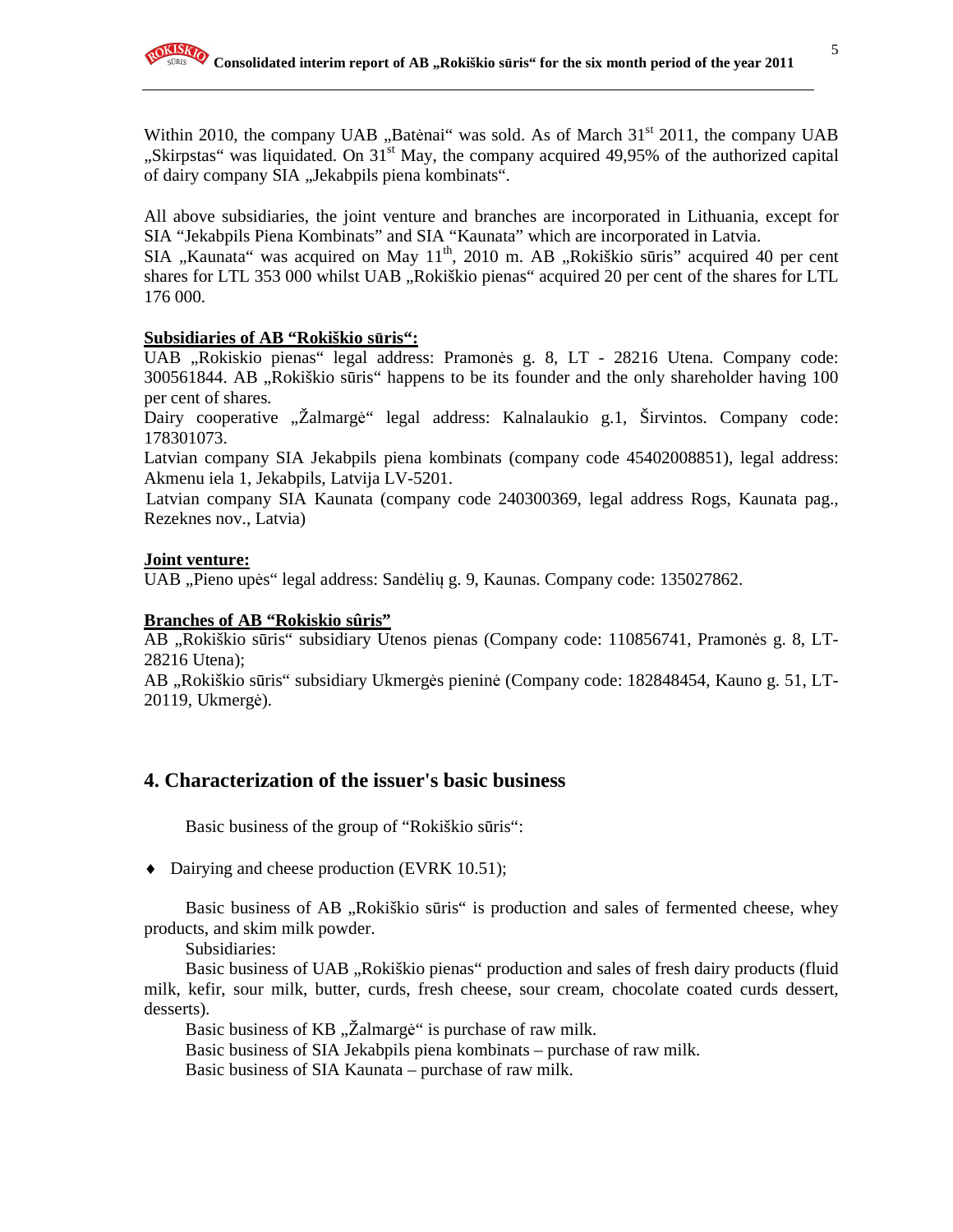#### Joint venture:

Basic business of UAB "Pieno upės" is purchase of raw milk.

#### Branches of AB "Rokiskio sûris"

Basic business of AB "Rokiškio sūris" subsidiary Utenos pienas and AB "Rokiškio sūris" subsidiary Ukmergės pieninė is purchase of raw milk.

## **5. Contracts with financial brokers**

On 24<sup>th</sup> December 2003, AB "Rokiškio sūris" made a contract with UAB FMI "Baltijos vertybiniai popieriai" (Gedimino pr.60, Vilnius) regarding administration of shareholders of AB ",Rokiškio sūris". On  $15<sup>th</sup>$  January 2007, the financial company changed its name into UAB FMI "Orion securities" (A.Tumėno str. 4, LT-01109 Vilnius).

## **6. Trade on issuer's securities by stock exchange and other organised markets**

 35 867 970 ordinary registered shares of AB "Rokiškio sūris" whose nominal value per share is LTL 1 (one litas), (symbol RSU1L; ISIN code – LT0000100372) and total nominal value equals to LTL 35 867 970, are admitted to the Main List of NASDAQ OMX Vilnius Baltic Stock Exchange.

### **7. Authorized capital of the issuer**

As at  $30<sup>th</sup>$  June 2011, the Authorized capital of AB "Rokiškio sūris":

| Type of shares             | Number of shares | Nominal value,<br>LTI. | Total nominal<br>value. LTL | Share of<br>authorized capital<br>(% ) |
|----------------------------|------------------|------------------------|-----------------------------|----------------------------------------|
|                            |                  |                        |                             |                                        |
| Ordinary registered shares | 35 867 970       |                        | 35 867 970                  | 100.00                                 |

All shares of AB, Rokiškio sūris" are paid-up, and they are not subject to any limitations of transference.

# **8. Shareholders**

Total number of shareholders (as at 30.06.2011– 5.767 shareholders.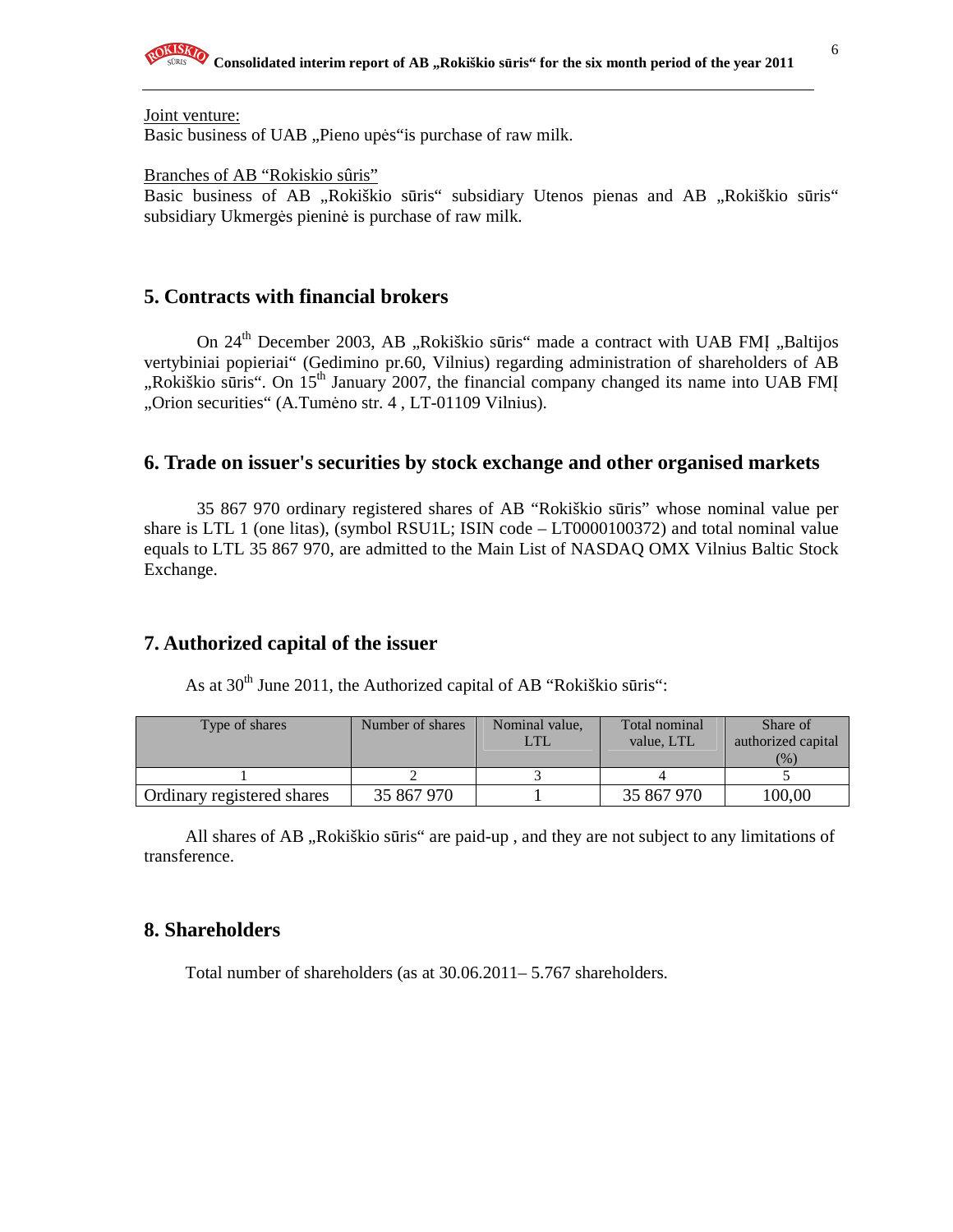| Name, surname<br>Name of company                    | <b>Proprietary rights</b><br><b>Address</b>   |                            |                    |                               |                      |                            |  | <b>With associated</b><br>persons |
|-----------------------------------------------------|-----------------------------------------------|----------------------------|--------------------|-------------------------------|----------------------|----------------------------|--|-----------------------------------|
|                                                     |                                               | Number of<br><b>shares</b> | Capital<br>share % | <b>Votes</b><br>$\frac{0}{0}$ | Capital<br>share $%$ | <b>Number</b><br>of shares |  |                                   |
| <b>UAB</b> "Pieno pramonės<br>investicijų valdymas" | Pramonės g. 3,<br>Rokiškis<br>Lietuva         | 13 322 647                 | 37,14              | 37,14                         | 61,43                | 61,43                      |  |                                   |
| <b>Antanas Trumpa</b>                               | Sodų 41a, Rokiškis<br>Lietuva                 | 6 578 370                  | 18,34              | 18,34                         | 61,43                | 61,43                      |  |                                   |
| Skandinaviska Enskilda<br><b>Banken AB clients</b>  | Sergels Torg 2,<br>10640 Stockholm,<br>Sweden | 5 133 182                  | 14,31              | 14,31                         |                      |                            |  |                                   |
| <b>Swedbank clients</b>                             | Liivalaia 8,<br>Tallinn<br>Estonia            | 2 599 500                  | 7,25               | 7,25                          |                      |                            |  |                                   |

**The shareholders having or owning over 5 percent of the issuer's authorized capital (as at 30.06.2011):** 

# **9. Information on purchase of issuer's own shares**

The company has not got any shares in treasure at the reporting period.

# **10. Operations of the issuer, plans and forecast**

The consolidated non-audited net profit of the group of AB "Rokiškio sūris" within 6 months 2011 was equal to LTL 9,675 million. The net profitability made 3,05 per cent.

The improved results of this year six month period compared to the same period of last year, were caused by the increased sales quantities and prices. Mainly, whole profit is received from the exports.

AB "Rokiškio sūris" is one of the largest and most modern dairy production companies in Lithuania. The sales are widely spread including the export to East and West markets as well as a range of fresh dairy products sold on the local market and neighbourhood countries.

In 2010, the group's sales reached LTL 554 million, which consisted of LTL 202 million on the local market and LTL 352 million on the export markets.

Also, the group includes other products into its export product portfolio such as butter, cream, milk powders and by-products after cheese production – WPC and lactose.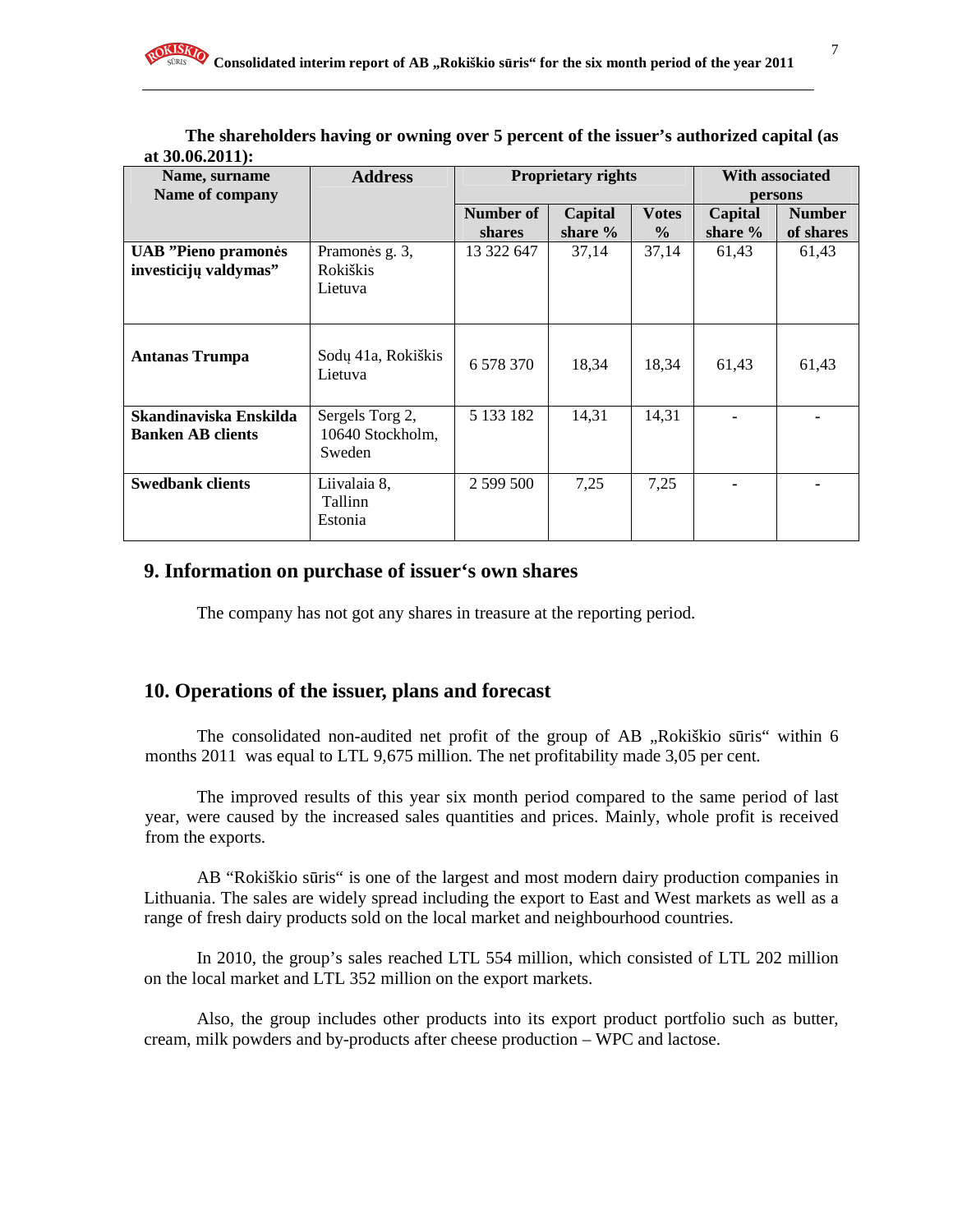During the six month period of 2011, the group sold 112,065 thousand tons of fermented cheese, 6,647 thousand tons of lactose, 0,599 thousand tons of milk powders, 2,669 thousand tons of whey protein concentrate, 1,298 thousand tons of butter, and 2,377 thousand tons of cream.

Another important direction of the group's production is fresh dairy production and sales in Lithuania. As from  $1<sup>st</sup>$  January 2007, this activity is carried out by UAB "Rokiškio Pienas". The Group's sales on the local market makes a quarter of total sales on the market.

The group's activities in the local market has changed tremendously – now the group's politics is to create added value products, the sales are promoted via strong brands and new product development, innovative market actions. The company's marketing function is strengthening every year.

The group's targets in the local market are to concentrate beside the portfolio of strongest products and maintain not less than 25% market share. Up to now the tasks are being implemented successfully. The company's sales on the local market are directed to the sales though supermarket nets whose share in the company's sales is increasing and now it is over 80 % from the total sales in the local market.

|                  | <b>Sold</b> |               |             |                |  |
|------------------|-------------|---------------|-------------|----------------|--|
| <b>Countries</b> | 2010        |               |             | $2011/01 - 06$ |  |
|                  | thousand Lt | $\frac{0}{0}$ | thousand Lt | $\frac{1}{2}$  |  |
| Lithuania        | 201 784     | 36,44         | 117 032     | 36,95          |  |
| EU               | 259 351     | 46,83         | 145 885     | 46,05          |  |
| Other countries  | 92 625      | 16,73         | 53 863      | 17,00          |  |
| <b>TOTAL</b>     | 553 760     | 100           | 316 780     | 100            |  |

### **Sales markets in 2010 and six months 2011**

In 2011, the Group expects to invest around 11 million litas.

The investments will be used to complete the modernization of dairy production such as milk product tanks, cleaning station, cheese packaging, labeling machine, ventilation system, sanitary maintenance equipment, internal transport etc. as per contracts of the support programme KPP 2007-2013, as well as completion of other works in progress in order to ensure stabile and uninterrupted use of current machines and creation of new products.

The essential target of the estimated investments is to continue effective use of the acquired equipment, and to modernize and improve the technological procedures. It is provided that firstly the newly acquired equipment should meet the customer demand for finished product. It is aimed that the equipment would ensure safety, quality and variability of production complying with the changing market demand.

The long term targets of the Group are to create a balanced market and to ensure that the market is safe for the company's products in the long term, as well as to maintain the stabile, harmonized wasteless production program, and to retain steady relationships with milk producers.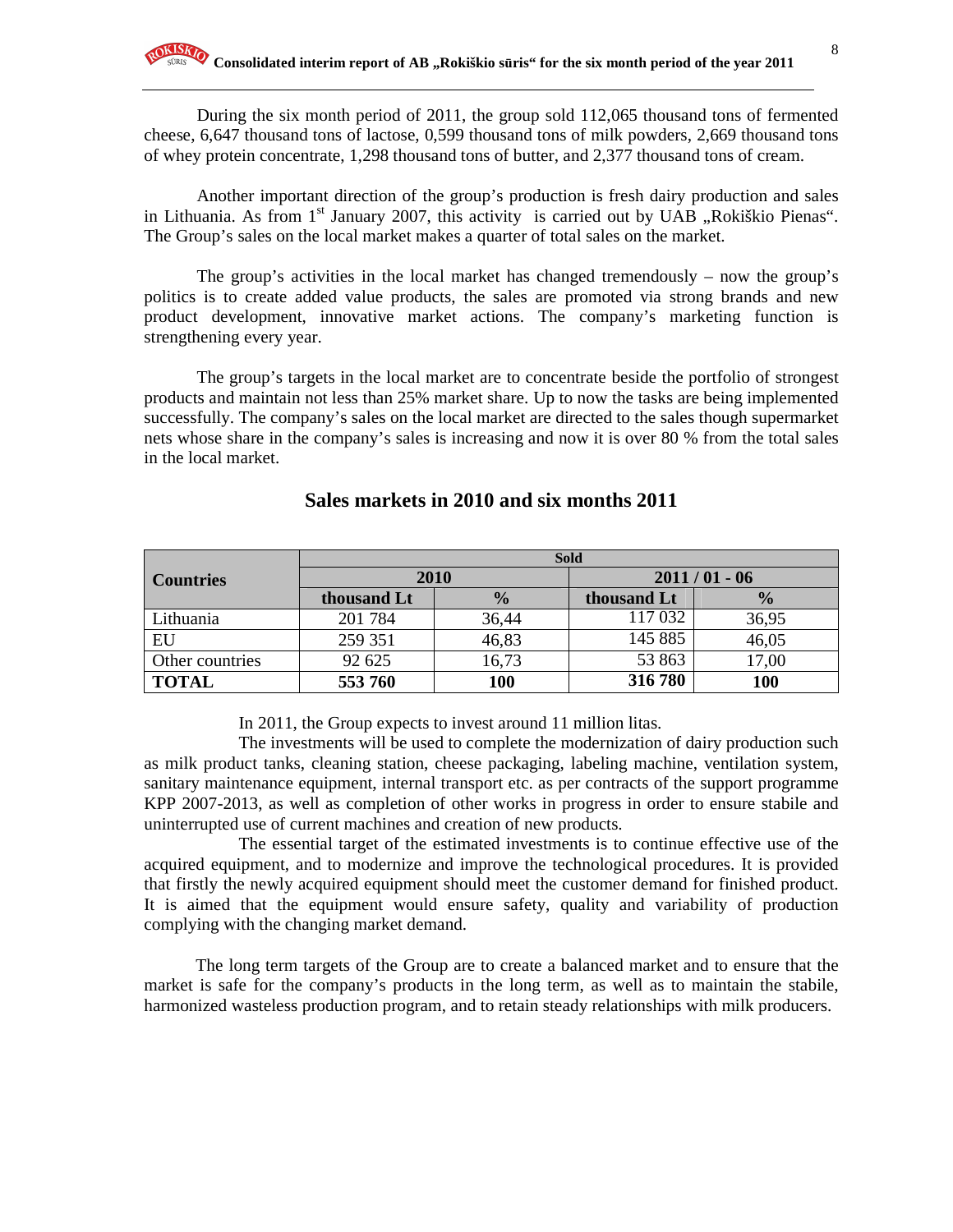# **11. Environment protection**

The food safety and quality and environment protection politics of AB "Rokiškio sūris" covers continuous decrease of negative impact on environment, ensuring minimal consumption of resources, and strengthening waste treatment in order to minimize negative impact on air, water and earth.

Within the reporting period, AB "Rokiškio sūris" implemented successfully the targets and tasks provided by the Environment Protection Program 2010. The company employs four such programs. It was not identified any unwelcome facts.

Within the first quarter 2011, the company processed 6 per cent more of raw material, consequently the use of resources has changed also.

Consumption of energy resources in the first half year 2011 compared to 2010, per 1 ton of raw material:

| Thermal power      | Electricity        | Water              | Waste efflueant   |
|--------------------|--------------------|--------------------|-------------------|
| Decreased by 3,8 % | Increased by 3,7 % | Decreased by 4,7 % | Increased by 10 % |

 During the first half year 2011 it was consumed the following amount of water 329.620 m<sup>3</sup>, 62% of which was extracted from the company's fresh water bores. 8 % of the underground water amount was used the cleaned whey water.

 The whey from production procedure is fully processed. Nanofiltration, ultrafiltration and reverse osmosis are used in the processing technology. The water extracted from whey ("cow water") complies with the environmental requirements. 29 % of the cleaned water is used second time. Effectiveness of cleaning equals to 98 % in terms of  $BDS<sub>7</sub>$ .

The discharged amount of pollutants in terms of BDS<sub>7</sub> amounts to 0,01 kg/ ton of raw material, i.e. by 85% less than in the same period of 2009. A small part of waste effluent (1%) is treated by the municipality waste water treatment plant UAB "Rokiškio vandenys".

The waste is treated by the internal waste water treatment plant with nitrification and dinitrification, as well as chemical discharge of phosphorus. The effectiveness of cleaning amounts to 98-99 % in accordance with the controlled parameters.

The highly polluted waste is used fro biogas production (in metantank), and then the biogas is used for the production of power. During the first quarter 2011 it was produced 215.025  $\text{m}^3$  of biogas and 175.762 kWh of the "green" power. This makes 38,6% less compared to the same period last year. In 2011, the internal waste water treatment plant was renovated and some waste was send for treatment by the municipality water treatment plant UAB "Rokiškio vandenys", which made 10,3% of total waste. The amount of discharged waste is 0,52 kg per ton of raw material in accordance with  $BDS<sub>7</sub>$ .

 AB "Rokiškio sūris" exploits 304 vehicles. 18% of which complies with the requirements set by Euro 4 or 5, 19% complies with Euro 3, and 14% with Euro 2 and 1. The average age of the used vehicles is 9,7 years. 62% of the vehicles runs on diesel, 4 % on oil gas, and 34% on petrol.

The comprised waste (both hazardous and non-hazardous) is handled by UAB ,,Rokiškio komunalininkas". In the first half year 2011, it was 181,5 t of household waste, 0,653 t of hazardous waste, and 2778 t of sludge from waste water treatment plant was used for soil fertilization. It was collected the secondary waste as follows: paper 32 t, plastics 14,9 t, metal 9 t.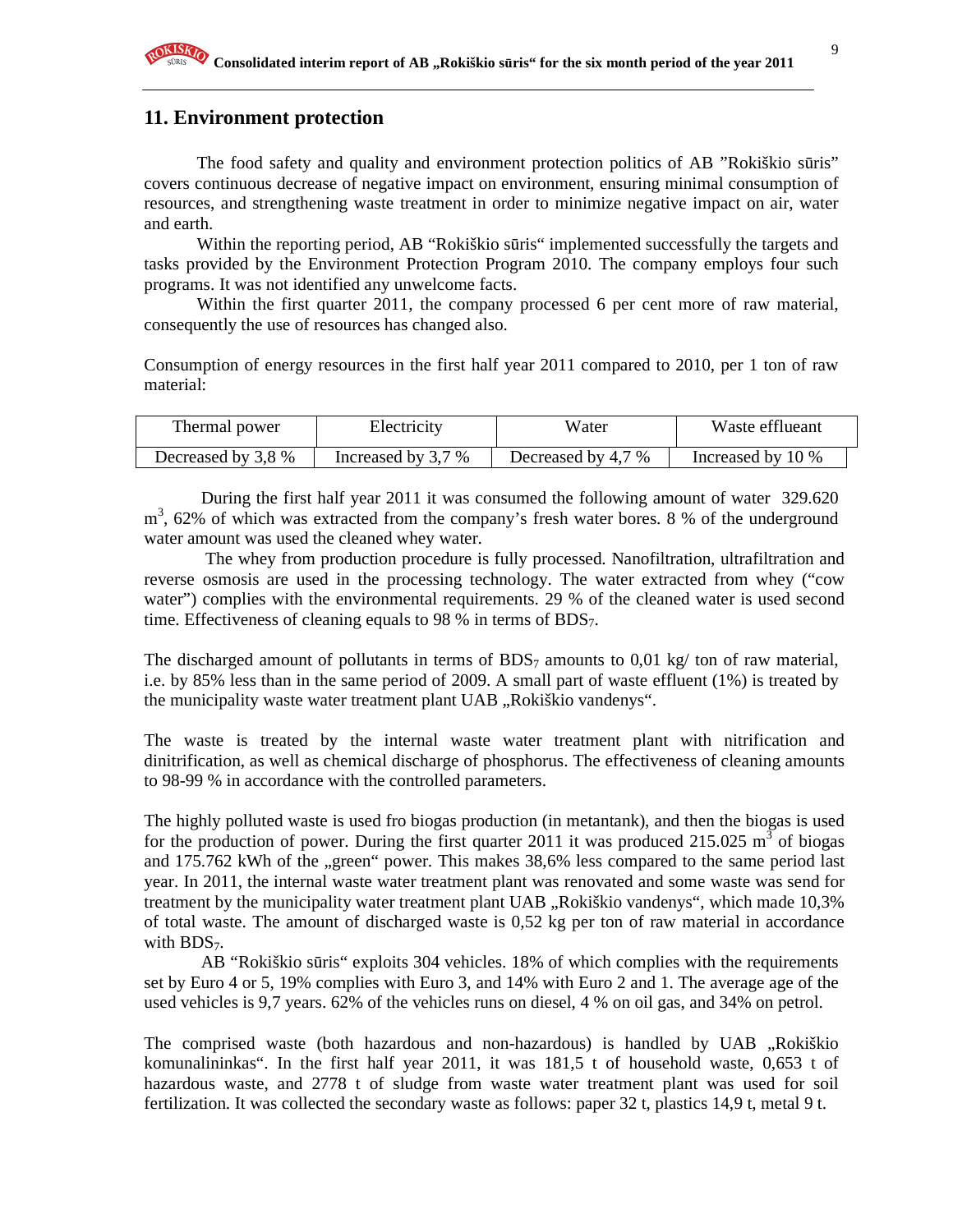On 28th December 2009, AB "Rokiškio sūris" received a Licence for integrated prevention and control of pollution (TIPK), it was corrected on  $1<sup>st</sup>$  July 2011.

# **12. Procedure for amendments of the Articles of association**

Pursuing the Articles of Association of AB "Rokiškio sūris", the Articles may be exclusively changed by the general meeting of shareholders, except the cases provided by the Law on joint stock companies of the Republic of Lithuania. To accept the decision changing the Articles of Association, it is needed 2/3 of votes of total participants in general meeting of shareholders.

### **13. Management bodies of the issuer**

In accordance with the Articles of Association of AB "Rokiškio sūris", the managing bodies of the company are as follows: General shareholders' meeting, the Board of Directors and the Chief Executive Officer.

The competence and procedure of announcement applied to the general shareholders' meeting complies with the competence and procedure of announcement applied to the general shareholders' meeting established by the Law on Joint Stock Companies.

The Board of Directors is a collegial management body comprised of 9 (nine) members. The Board members are elected and recalled by the general shareholders' meeting pursuing the procedure set by the Law on Joint Stock Companies.

The Chief Executive Officer is a one-man management body who organizes everyday activities of the company, discusses and solves the company's long term strategic objectives as well as issues of business plans. Within relationship between the company and other persons, the Chief Executive Officer acts determinatively on behalf of the company.

#### **Members of the Board of Directors**:

(also f 30th June 2011)

**Dalius Trumpa** – Board Chairman (elected by the  $25<sup>th</sup>$  April 2008 General meeting of shareholders). Owns 759 740 ordinary registered shares. i.e. 1,98% of the Authorized capital and 2,12% of votes of AB "Rokiškio sūris". Education – university degree. Works for the company since 1991. As from 2002 in the capacity of production director. As from 2007 appointed a deputy director. Also the director of UAB Rokiskio pienas from 2007.

Participation in the activities of other companies:

Shareholder of UAB" Pieno pramonės investicijų valdymas", having 3,91 % of the company's shares and votes;

Chief executive officer of UAB ,,Rokiškio pienas", having no shares;

Director of UAB "Rokvalda", having 100% of shares and votes;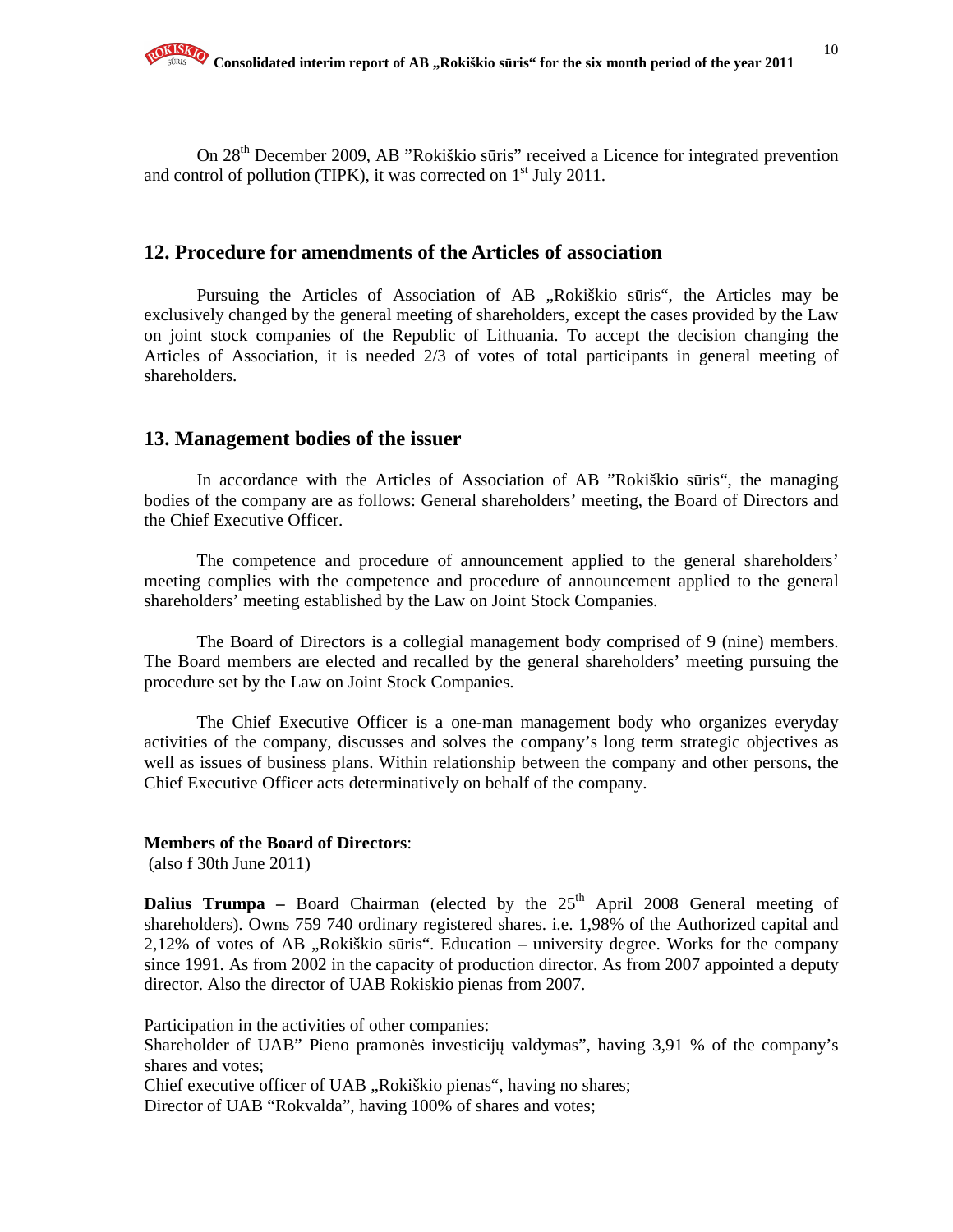Antanas Kavaliauskas - Deputy Chairman (elected by the 25<sup>th</sup> April 2008 General meeting of shareholders), the Chief Financial Officer of AB "Rokiškio sūris", having no ownership of AB "Rokiškio sūris".

Works for the company since 2002 in the capacity of finance director. Education – university degree. In 1997, obtained a master degree of ficance management in Kaunas technology university. As from 2002, a certified member of international accountants association ACCA.

Participation in the activities of other companies:

Shareholder of UAB "Pieno pramonės investicijų valdymas" owning 3,91% of shares of UAB" Pieno pramonės investicijų valdymas".

Board Chairman of Latvian company SIA Jekabpils piena kombinats, having no shares;

Director of Lithuanian dairy association "Pieno centras", having no shares.

**Antanas Trumpa -** Board member (elected by the  $25<sup>th</sup>$  April 2008 General meeting of shareholders), Chief Executive Officer of AB "Rokiškio sūris", owning 6 578 370 ordinary registered shares of AB ..Rokiškio sūris", i.e. 17,11% of the authorized capital of AB "Rokiškio" sūris" and 18,34% of votes.

Education – university degree. Works for the company as from 1966. In 1979, prepared a dissertation "Organizing the work of vacuum aparatus" in Riga Politechnical Institute, consequently on 12th October 1994 was granted a doctor degree by Lithuanian Science Counsil.

Participation in the activities of other companies:

Shareholder of UAB "Pieno pramonės investicijų valdymas" with 7 546, i.e. 74,86% of the shares and votes of UAB" Pieno pramonės investicijų valdymas".

**Ramūnas Vanagas -** Board member (elected by the 25<sup>th</sup> April 2008 General meeting of shareholders), Development Director of AB "Rokiškio sūris", having no ownership of shares of AB "Rokiškio sūris".

Education – university degree. Works for the company since 2005 in the capacity of business development director.

Participation in the activities of other companies: Board member of UAB "Skirpstas",having no shares.

**Andrius Trumpa** - Board member (elected by the  $25<sup>th</sup>$  April 2008 General meeting of shareholders). Education – university degree. Works in Vilnius Gedimino Technikos University in the capacity of lecturer, owns 298 820 shares, i.e. 0,78% of the Authorized capital and 0,83% votes of AB "Rokiškio sūris".

He does not participate in the performance and capital of any other companies.

**Jonas Kvedaravičius** – Board member, (elected by the 25<sup>th</sup> April 2008 General meeting of shareholders), Central services director of AB "Rokiškio sūris", having 24 630 shares of AB  $R$ , Rokiškio sūris", i.e. 0,06 % of the company's authorized capital and 0,07% of votes.

Education – university degree. Works for the company since 1994 in the capacity of the central services director.

Participation in the activities of other companies: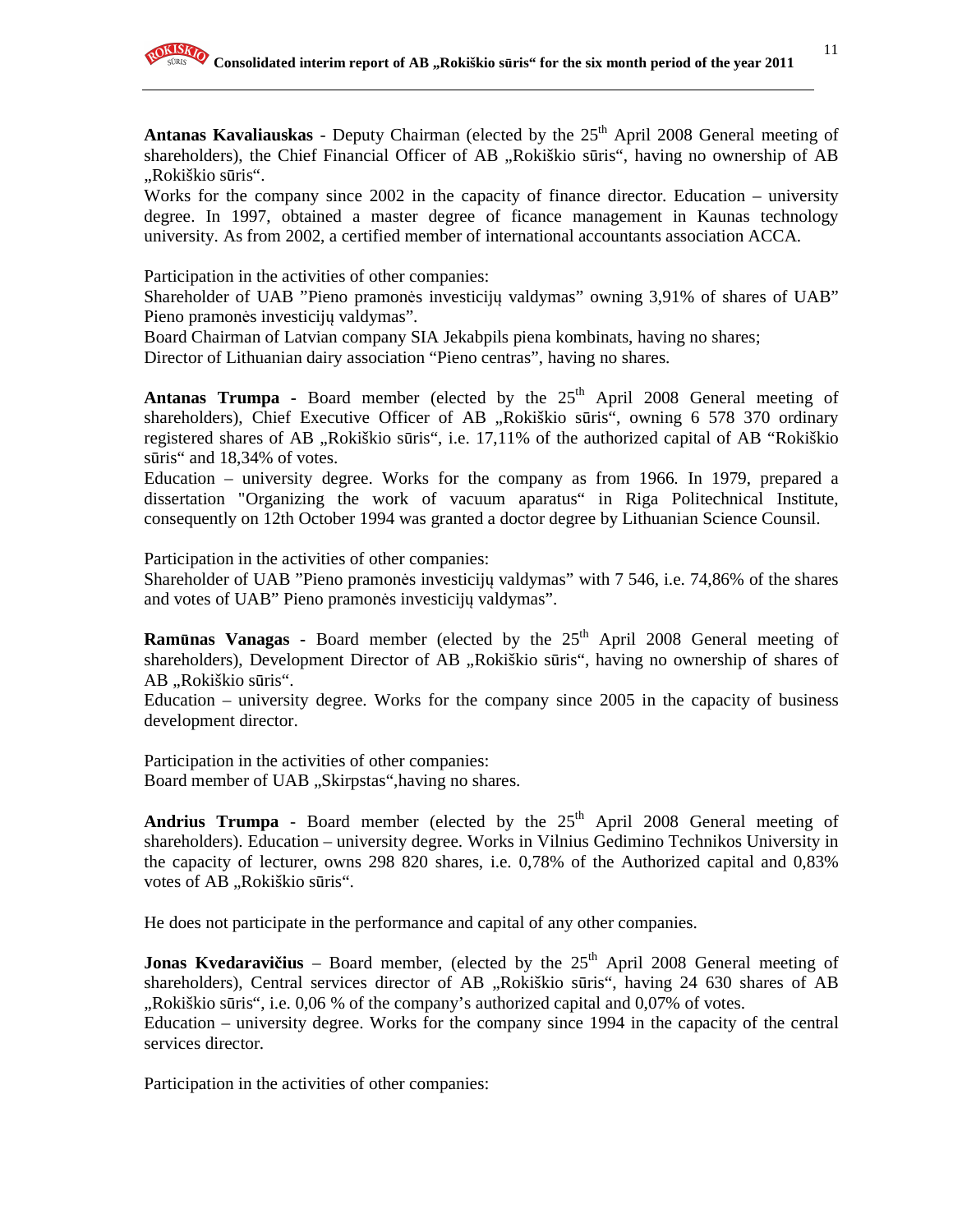Shareholder of UAB "Pieno pramonės investicijų valdymas", having 3,91 % of the company's shares and votes;

Director of UAB "Pieno pramonės investicijų valdymas".

**Jonas Kubilius** – Board member, (elected by the  $25<sup>th</sup>$  April 2008 General meeting of shareholders), Logistics director of AB "Rokiškio sūris", having 19 930 shares of AB "Rokiškio sūris", i.e. 0,05 % of the company's authorized capital and 0,06% of votes.

Education – university degree. Works for the company since 1995 in the capacity of the head of transport department. As from 2002 appointed the logistics director.

Participation in the activities of other companies:

Shareholder of UAB "Pieno pramonės investicijų valdymas", having 3,91 % of the company's shares and votes;

**Evaldas Dikmonas -** Board member, (elected by the 25<sup>th</sup> April 2008 General meeting of shareholders), Procurement director of AB "Rokiškio sūris", having 2 165 shares of AB "Rokiškio sūris", i.e. 0,01 % of the company's authorized capital and votes.

Education – university degree. Works for the company since 2001 in the capacity of the procurement director.

Participation in the activities of other companies:

Shareholder of UAB "Pieno pramonės investicijų valdymas", having 3,91 % of the company's shares and votes;

Board member of Latvian company SIA Jekabpils piena kombinats, having no shares.

**Darius Norkus -** Board member, (elected by the 25<sup>th</sup> April 2008 General meeting of shareholders), Sales and Marketing director of AB "Rokiškio sūris", having no shares of the company.

Education – university degree. Works for the company since 2001 in the capacity of the sales and marketing director.

Participation in the activities of other companies:

Shareholder of UAB "Pieno pramonės investicijų valdymas", having 3,91 % of the company's shares and votes;

Cadence period of the Board of Directors is 4 years. The cadence ends on  $25<sup>th</sup>$  April 2012.

# **Manager of the Company:**

The Chief Executive Officer is a one-man management body who organizes everyday activities of the company, discusses and solves the company's long term strategic objectives as well as issues of business plans. Within relationship between the company and other persons, the Chief Executive Officer acts determinatively on behalf of the company.

# **Information on the company's manager (director):**

#### **Chief Executive Officer Antanas Trumpa**

For more information see point 13 as per information about the management bodies.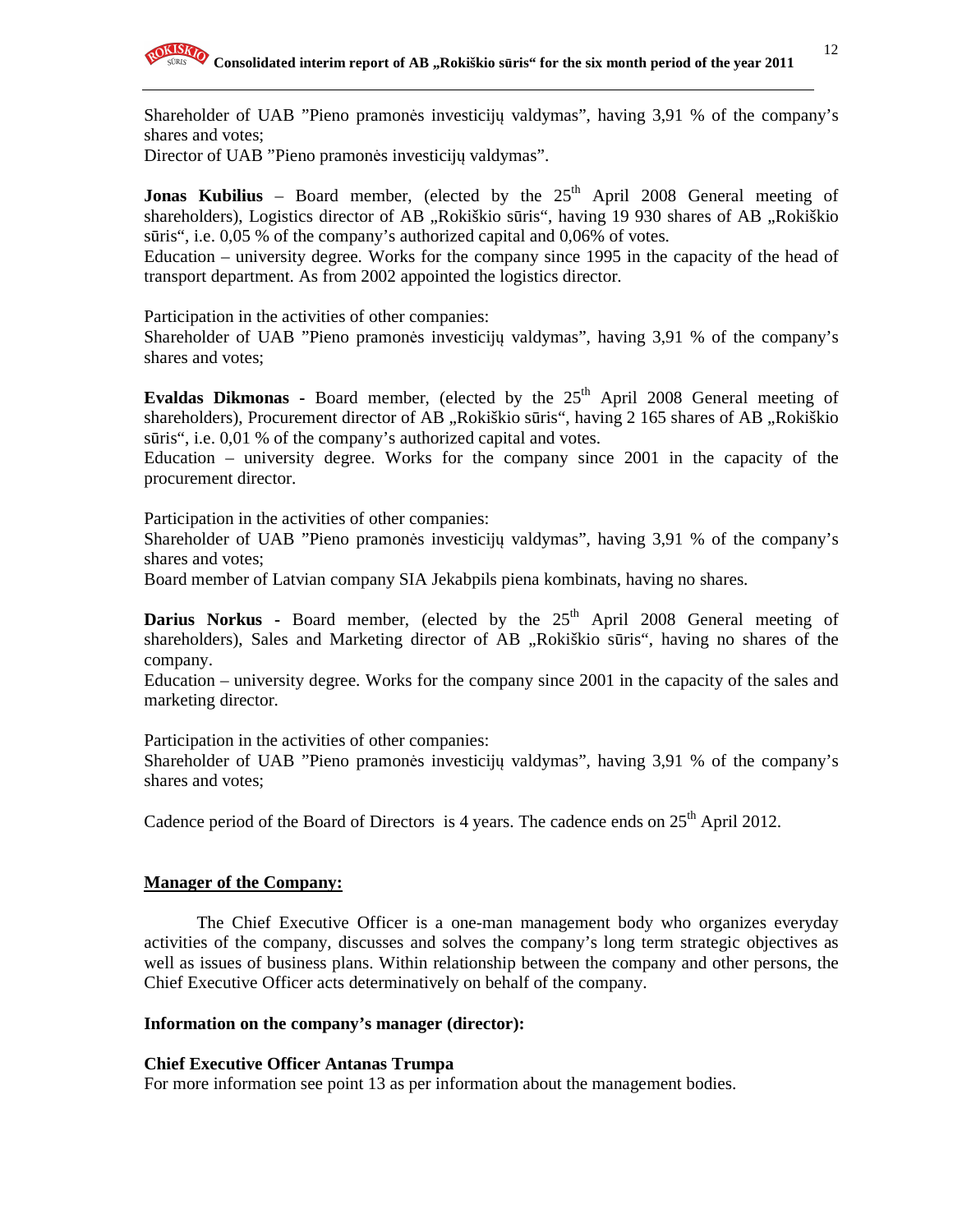#### **Information on the company's finance director:**

#### **Chief Financial Officer Antanas Kavaliauskas**

For more information about the Chief Financial Officer see point 13 as per information about the management bodies.

# **14. Employees**

#### Group's structure of AB ,,Rokiškio sūris"

As at  $30<sup>th</sup>$  June 2011, the number of employees working for the group of AB ,,Rokiškio sūris" amounted to 1538 (listed number of employees).

*The table shows average number of employees of Rokiškio s*ū*ris group and variation of salaries in six months 2011:* 

| Average number of employees | 2010.12.31 | 2011.06.30 |
|-----------------------------|------------|------------|
| Total:                      | 1607       | 1538       |
| incl.<br>Managers           | 10         | 10         |
| Specialists                 | 310        | 308        |
| Workers                     | 1406       | 1220       |
|                             |            |            |
| Average monthly salary, Lt  | 2082       | 2009       |
| managers                    | 4648       | 5276       |
| specialists                 | 1933       | 2656       |
| workers                     | 2098       | 1912       |

*Education level of the employees working for Rokiskio suris* 

|                        | 2010.12.31 | 2011.06.30 |
|------------------------|------------|------------|
| <b>Education</b>       |            |            |
| University degree      | 139        | 132        |
| Special education      | 753        | 754        |
| High school            | 670        | 611        |
| Unfinished high school |            |            |

The company has a practice of a corporate contracting with employees, and also there is work trade union of AB "Rokiškio sūris".

# **15. Up-to-date information on the publicly announced data**

Having decreased the authorized capital of AB "Rokiskio suris" (in the way of annulment of treasury shares), on March  $8<sup>th</sup>$  2011 a new wording of the Articles of Association of AB "Rokiškio sūris" was registered in the Register of Legal Entities.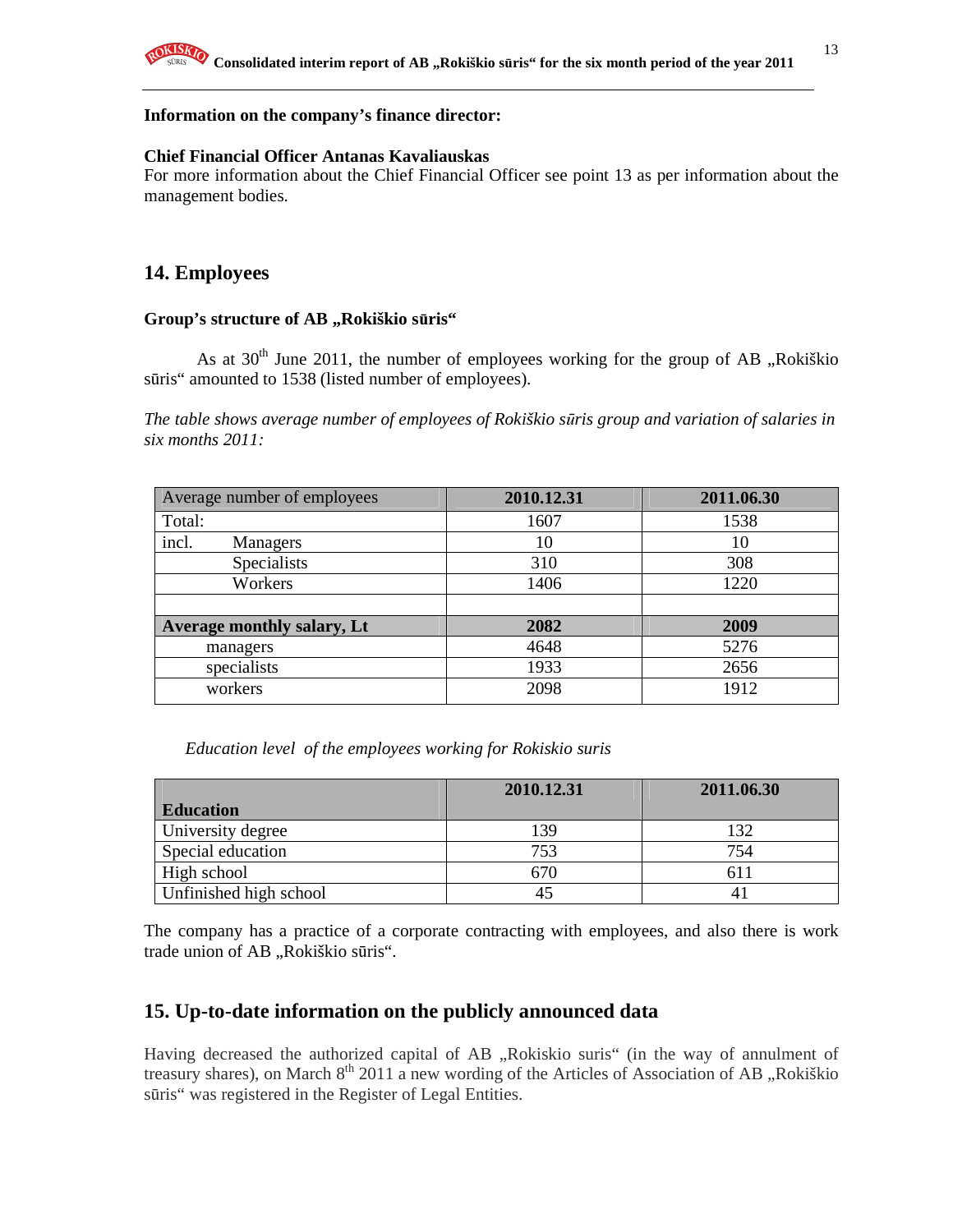The company was disposed of its treasury shares (2 576 924 shares) when they were withdrawn. Having annulled the treasury shares and decreased the authorized capital of the company, on March  $8<sup>th</sup>$  2011 a new wording of the Articles of Association of  $\overline{AB}$  , Rokiškio sūris" was registered in the Register of Legal Entities. After registration of the new Articles of Association, the Authorized capital of AB "Rokiskio suris" makes LTL 35 867 970 (thirty five million eight hundred sixty seven thousand nine hundred seventy litas) divided into 35 867 970 (thirty five million eight hundred sixty seven thousand nine hundred seventy) ordinary registered shares at par value of LTL 1 (one) litas.

On May 31st, 2011 AB "Rokiškio sūris" additionally acquired 49,95 per cent of the shares of Latvian company SIA Jekabpils piena kombinats, consequently the share block was increased up to 100 per cent.

The value of the acquired 49,95 per cent shares makes EUR 416 thousand. The acquisition of these shares would not have any influence on the company's operations and financial situation. The operations of SIA Jekabpils piena kombinats is purchase of raw milk.

All information on the company's material events is presented following Article 28 of the Law on Securities of the Republic of Lithuania.

The company publishes its information through the base of Central Public Information, on the website of Vilnius Securities Exchange http://www.baltic.omxnordicexchange.com and the company's website www.rokiskio.com

# **16. Information on observance of the Company management codex**

In general, Rokiskio suris AB proceeds with the recommendations provided by the Governance Code approved by NASDAQ OMX Vilnius.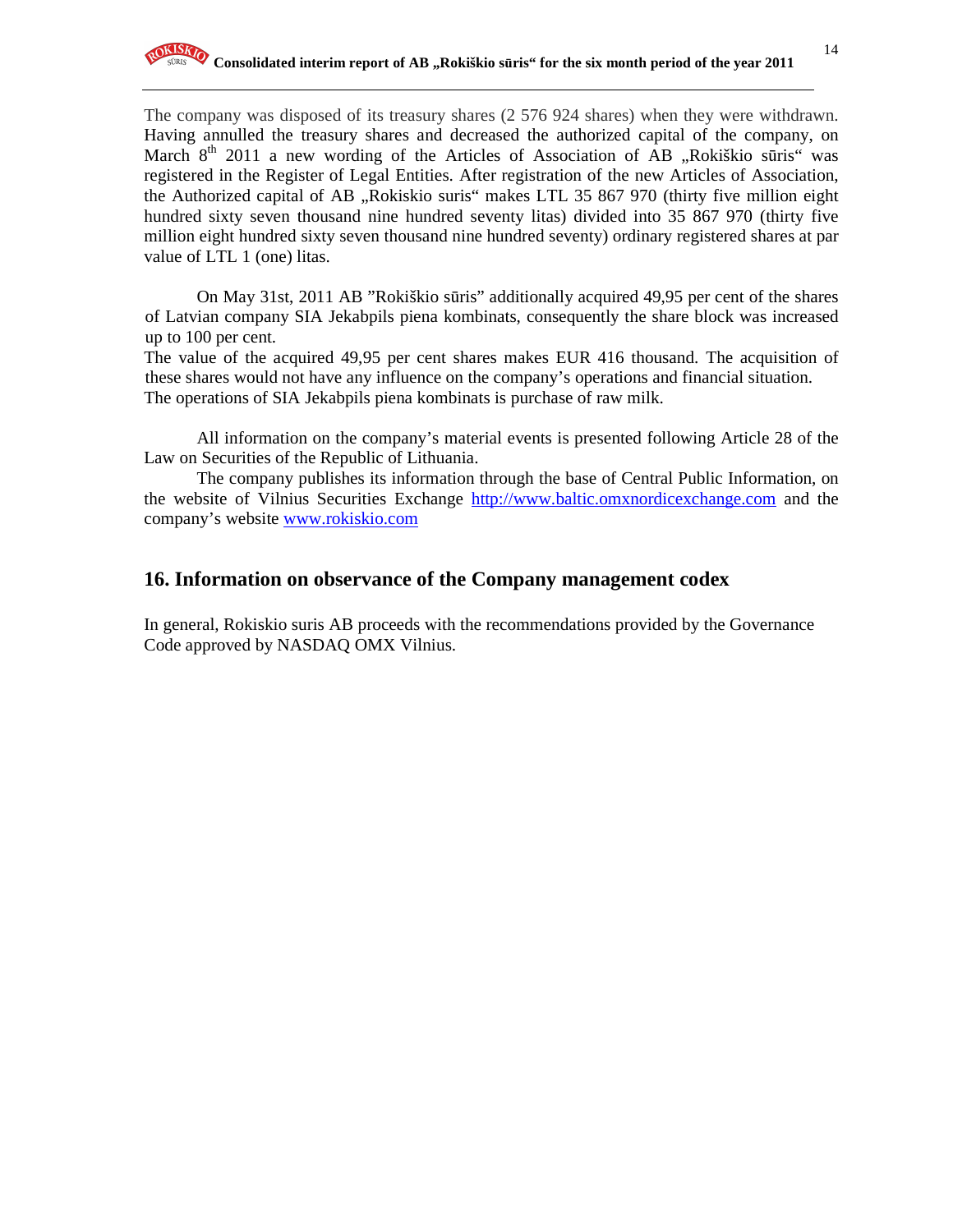

TO: The Lithuanian Securities Commission  $31<sup>st</sup>$  August 2011 Konstitucijos pr. 23 Vilnius

# **ENDORSEMENT BY THE RESPONSIBLE PERSONS**

Pursuing Article 22 of the Law on Securities of the Republic of Lithuania and in accordance with the rules of preparation and submission of periodical and supplementary information approved by the Securities Commission of the Republic of Lithuania, we, the undersigned – the Chief Executive Officer Antanas Trumpa and the Chief Financial Officer Antanas Kavaliauskas – approve that the six month consolidated financial interim statements of "Rokiškio sūris" for the year 2011, are formed in accordance with the applicable accounting standards, they are true and show fair assets, obligations, financial state, profit (loss) and cash flows of the Company and total consolidated group.

*Attached:* Six month consolidated financial interim report of "Rokiškio sūris" for the year 2011.



Antanas Trumpa

Antanas Kavaliauskas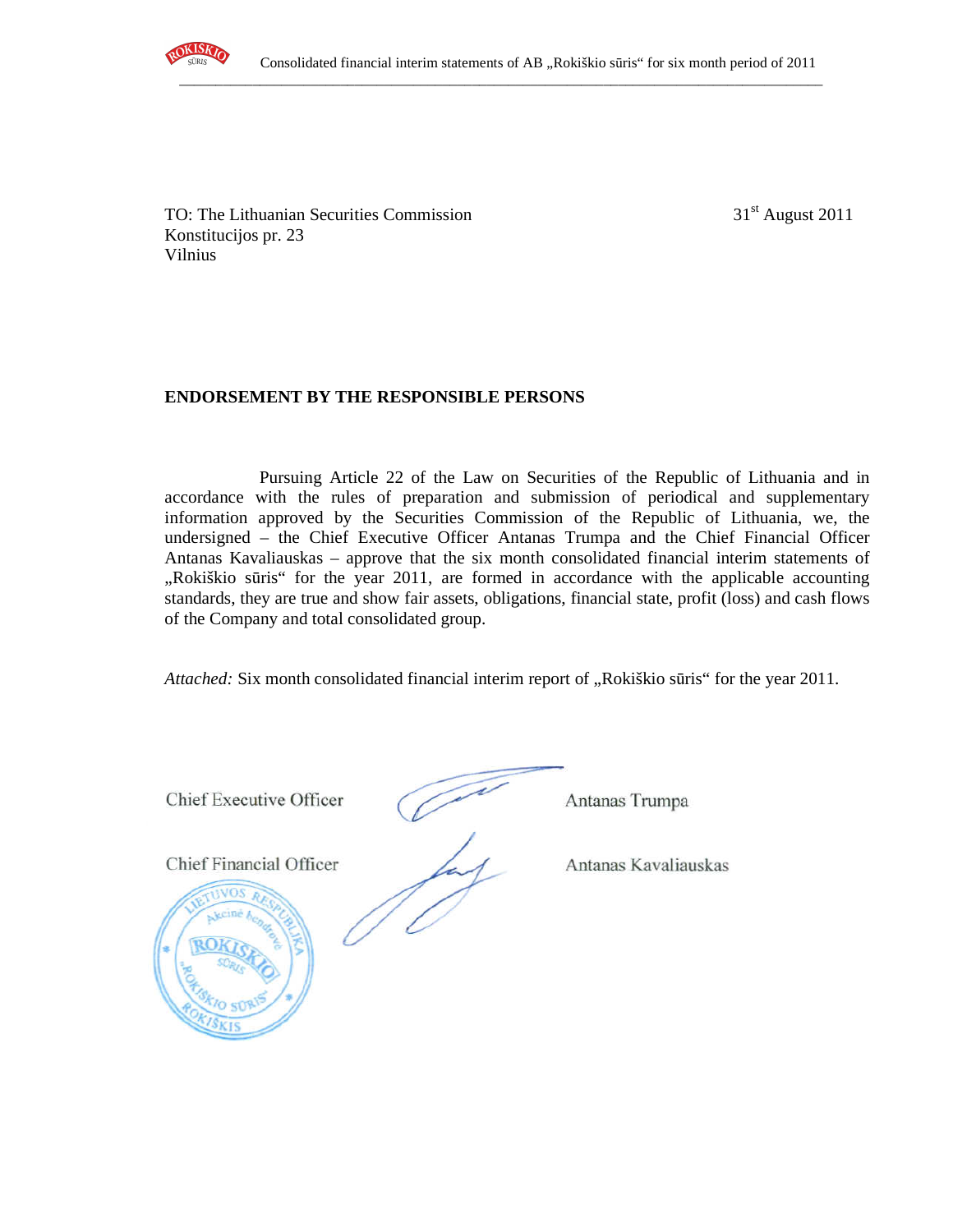



# **CONSOLIDATED FINANCIAL INTERIM STATEMENTS OF AB "ROKIŠKIO S**Ū**RIS" FOR SIX MONTH PERIOD OF THE YEAR 2011**

*(Prepared in accordance with the rules of preparation and submission of periodical and supplementary information approved by the Securities Commission of the Republic of Lithuania)*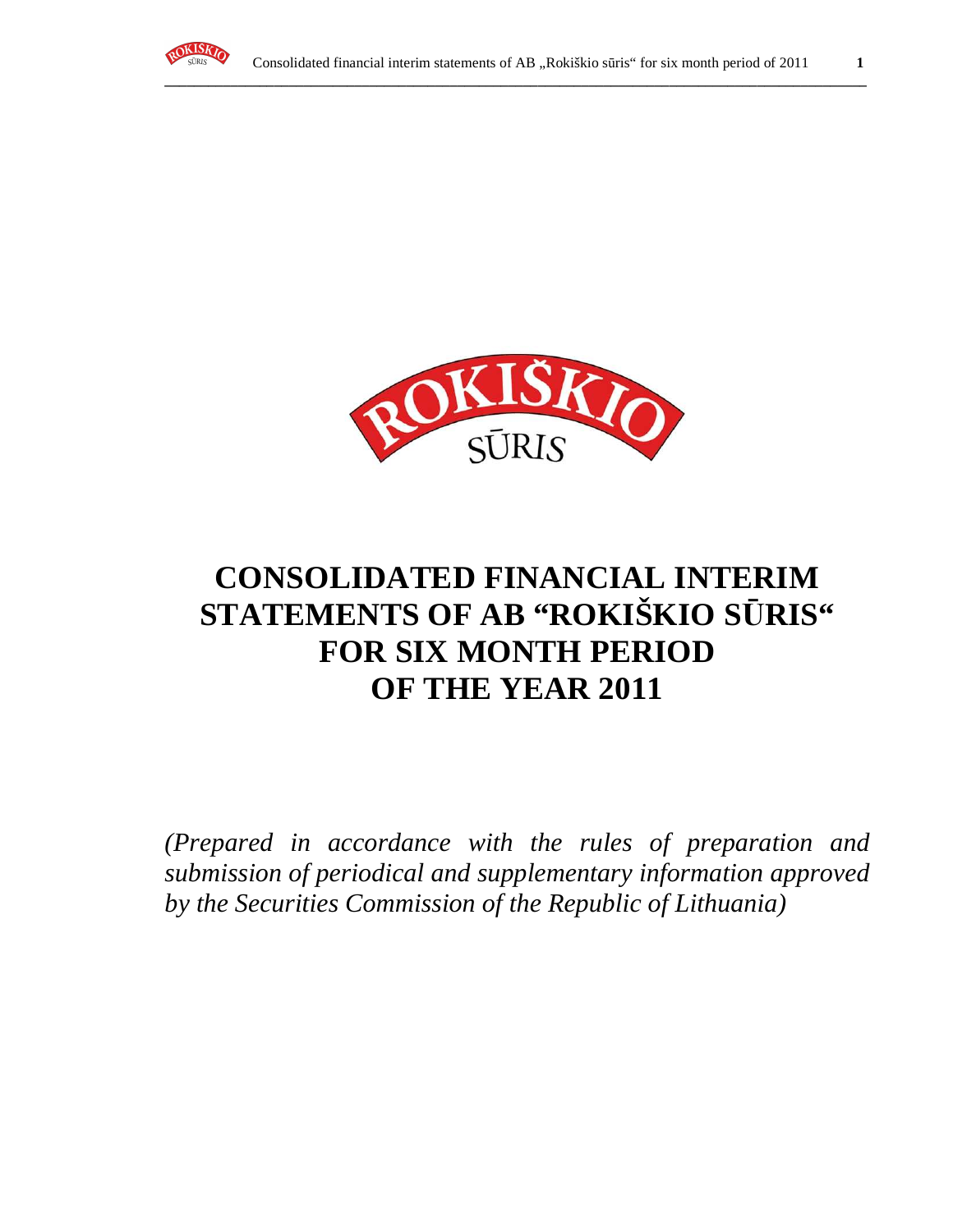

# **AB "ROKIŠKIO S**Ū**RIS" CONSOLIDATED AND PARENT COMPANY'S FINANCIAL STATEMENTS as at 30th June 2011**

Company code 173057512, address: Pramonės g. 3, LT-42150 Rokiškis, Lithuania

(All tabular amounts are in LTL '000 unless otherwise stated)

# **Consolidated Balance sheet**

|                                     | June 30th, 2011 |         | December 31st, 2011 |         | June 30th, 2010 |         |
|-------------------------------------|-----------------|---------|---------------------|---------|-----------------|---------|
|                                     |                 |         |                     |         |                 |         |
| <b>PROPERTY</b>                     |                 |         |                     |         |                 |         |
| Long-term tangible assets           | 84 3 88         |         | 88 4 7 6            |         | 97 602          |         |
| Intangible assets (with prestige)   | 1 4 2 4         |         | 492                 |         | 418             |         |
| Other receivables in a year         | 33 070          |         | 25 017              |         | 19 576          |         |
|                                     |                 | 118 882 |                     | 113 985 |                 | 117 596 |
| <b>Current assets</b>               |                 |         |                     |         |                 |         |
| Inventories                         | 68 063          |         | 62 5 8 6            |         | 44 633          |         |
| Receivables and advance payments    | 101 905         |         | 91 233              |         | 67 729          |         |
| Short-term investments              | 24 859          |         | 35 332              |         | 31 736          |         |
| Cash and cash equivalents           | 35 249          |         | 19 5 24             |         | 57 748          |         |
|                                     |                 | 230 076 |                     | 208 675 |                 | 201 846 |
| <b>Total assets</b>                 |                 | 348 958 |                     | 322 660 |                 | 319 442 |
| <b>EQUITY AND LIABILITIES</b>       |                 |         |                     |         |                 |         |
| <b>Capital and reserves</b>         |                 |         |                     |         |                 |         |
| Ordinary shares                     | 35 868          |         | 38 4 45             |         | 38 4 45         |         |
| Share premium                       | 41 473          |         | 41 473              |         | 41 473          |         |
| Reserve for acquisition of treasury | 20 287          |         | 29 188              |         | 29 188          |         |
| shares                              |                 |         |                     |         |                 |         |
| Treasury shares                     |                 |         | (11478)             |         |                 |         |
| Other reserves                      | 7433            |         | 7433                |         | 7433            |         |
| Retained earnings                   | 95 127          |         | 89 1 23             |         | 67 230          |         |
|                                     |                 | 200 188 |                     | 194 184 |                 | 183769  |
| <b>Minority share</b>               |                 |         |                     | 450     |                 | 675     |
| <b>Non-current liabilities</b>      |                 |         |                     |         |                 |         |
| Non-current liabilities             |                 |         | 103                 |         |                 |         |
| Deferred income                     | 5 3 7 4         |         | 5 3 8 5             |         | 6 5 6 1         |         |
|                                     |                 | 5 3 7 4 |                     | 5488    |                 | 6561    |
| <b>Current liabilities</b>          |                 |         |                     |         |                 |         |
| Trade and other payables            | 71 369          |         | 54 940              |         | 60 528          |         |
| Income tax liabilities              | 6 6 3 2         |         | 4995                |         | 2 7 7 8         |         |
| Deferred income                     | 1621            |         | 2806                |         | 3 5 2 2         |         |
| Provisions                          | 1650            |         | 824                 |         | 824             |         |
| Financial debts                     | 62 124          |         | 58 973              |         | 60 785          |         |
|                                     |                 | 143 396 |                     | 122 538 |                 | 128 437 |
| <b>Total equity and liabilities</b> |                 | 348 958 |                     | 322 660 |                 | 319 442 |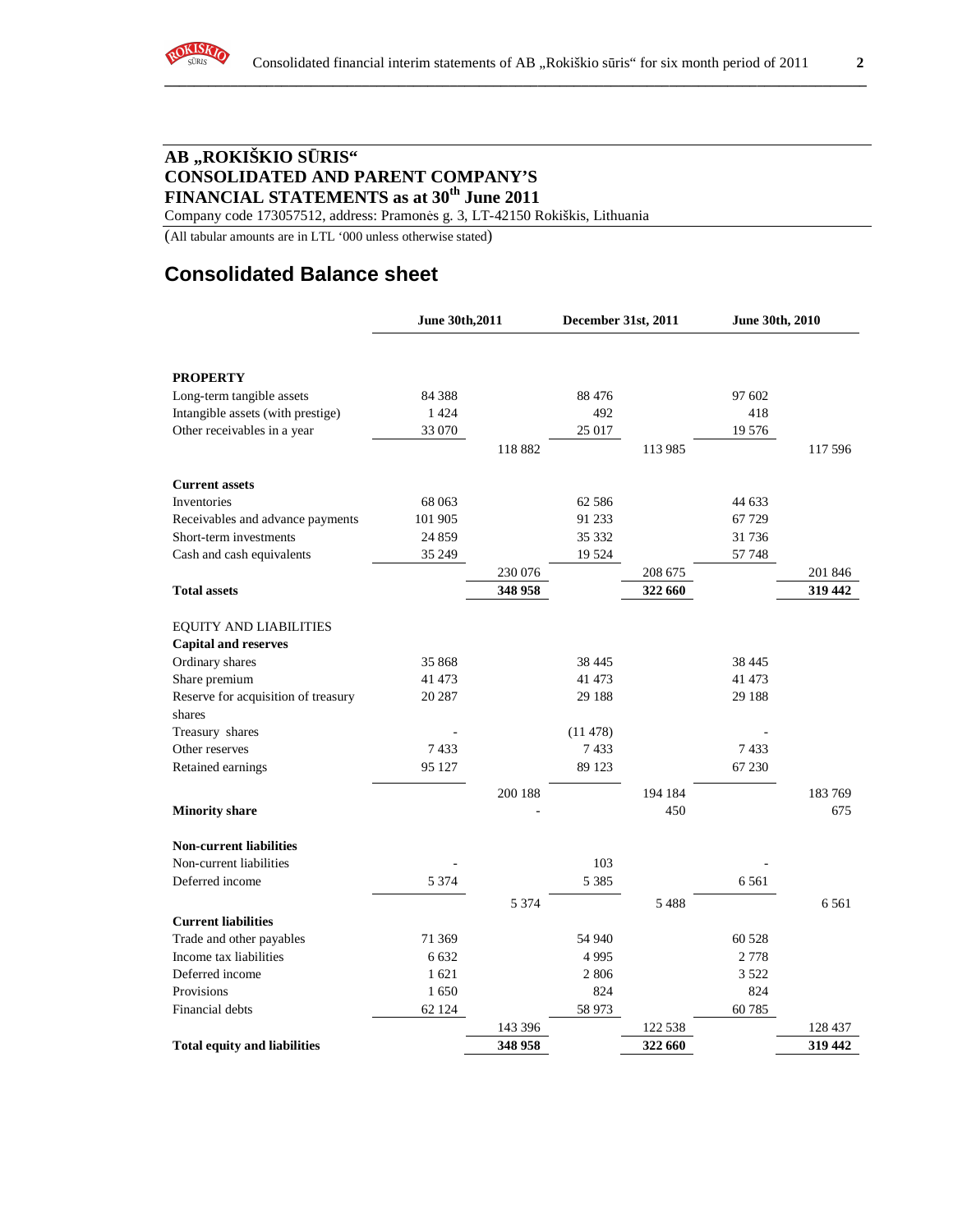

# **AB "ROKIŠKIO S**Ū**RIS" CONSOLIDATED AND PARENT COMPANY'S FINANCIAL STATEMENTS as at 30th June 2011**

Company code 173057512, address: Pramonės g. 3, LT-42150 Rokiškis, Lithuania

(All tabular amounts are in LTL '000 unless otherwise stated)

# **Statement of comprehensive income**

|                                            | January - June |           | <b>April - June</b> |          |
|--------------------------------------------|----------------|-----------|---------------------|----------|
|                                            | 2011           | 2010      | 2011                | 2010     |
| <b>Sales</b>                               | 316780         | 227 770   | 166 422             | 127 207  |
| Cost of sales                              | (281129)       | (200 606) | (145608)            | (108773) |
| <b>Gross profit</b>                        | 35 651         | 27 164    | 20 814              | 18 4 34  |
| Selling and marketing expenses             | (25009)        | (24167)   | (11 239)            | (13084)  |
| <b>Operating profit (loss)</b>             | 10 642         | 2997      | 9 5 7 5             | 5 3 5 0  |
| Finance costs                              | 670            | 905       | 1 0 0 5             | (102)    |
| Profit before tax                          | 11 312         | 3 9 0 2   | 10 5 80             | 5 2 4 8  |
| Income tax (accumulation)                  | (1721)         | (1371)    | (1721)              | (1204)   |
| <b>Operating activity income (loss)</b>    | 9 5 9 1        | 2 5 3 1   | 8859                | 4 0 4 4  |
| Minority interests                         | 84             | 161       | $\overline{2}$      | 145      |
| Net profit (loss)                          | 9675           | 2692      | 8 8 6 1             | 4 1 8 9  |
| Other comprehensive income                 |                |           |                     |          |
| Total comprehensive income for the<br>year | 9675           | 2692      | 8 8 6 1             | 4 1 8 9  |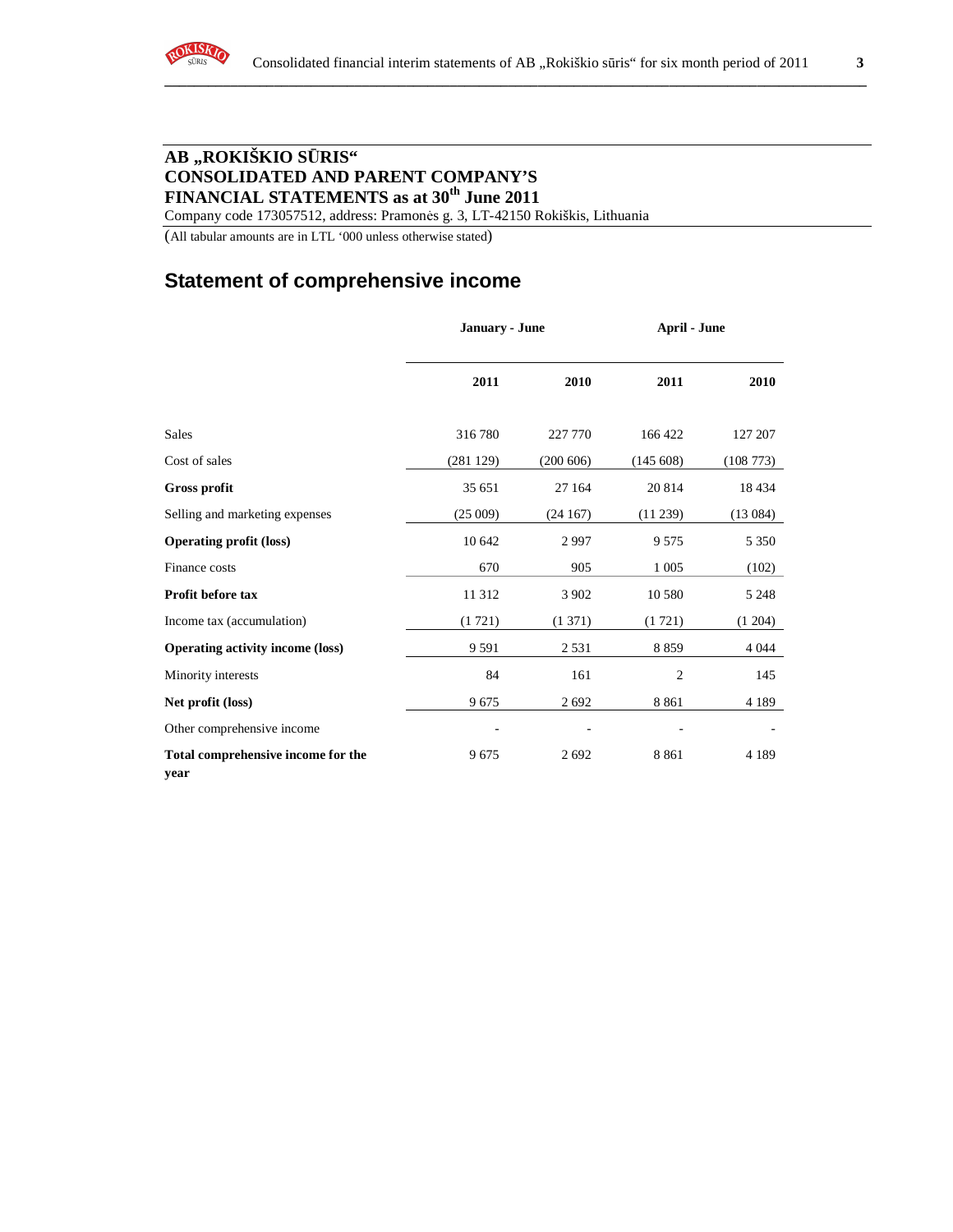

# **AB "ROKIŠKIO S**Ū**RIS" CONSOLIDATED AND PARENT COMPANY'S FINANCIAL STATEMENTS as at 30th June 2011**

Company code 173057512, address: Pramonės g. 3, LT-42150 Rokiškis, Lithuania

(All tabular amounts are in LTL '000 unless otherwise stated)

# **Consolidated cash flow statement**

|                                                                                                              |           | <b>January - June</b> |
|--------------------------------------------------------------------------------------------------------------|-----------|-----------------------|
| <b>Operating activities</b>                                                                                  | 2011      | 2010                  |
| Profit before tax and minority interest                                                                      | 11 3 12   | 3 902                 |
| Corrections:                                                                                                 |           |                       |
| depreciation<br>÷                                                                                            | 12 136    | 13 3 3 7              |
| depreciation (negative prestige not included)<br>$\overline{\phantom{0}}$                                    | 51        | 121                   |
| written off long-term tangible assets<br>$\overline{\phantom{a}}$                                            | 18        | 11                    |
| loss in long-term tangible asset sales                                                                       | (26)      |                       |
| interest expenses<br>$\overline{\phantom{a}}$                                                                | 540       | 579                   |
| interest income<br>$\overline{\phantom{a}}$                                                                  | (1002)    | (280)                 |
| net unrealized currency exchange profit<br>$\overline{\phantom{0}}$                                          | (81)      | (53)                  |
| export subsidies received<br>$\overline{\phantom{0}}$                                                        |           | (371)                 |
| depreciation of long-term tangible asset support<br>$\overline{\phantom{0}}$<br>Circulating capital changes: | (1632)    | (1502)                |
| - inventories                                                                                                | (5477)    | (14411)               |
| - payables                                                                                                   | 12 961    | 9 1 9 0               |
| - receivables and advance payments                                                                           | (10408)   | (9294)                |
| Cash flows generated from operating activities                                                               | 18 392    | 1 2 2 9               |
| Interest paid                                                                                                | (540)     | (579)                 |
| Income tax paid                                                                                              |           |                       |
| Net cash flows from investing activities                                                                     | 17852     | 650                   |
| <b>Investing activities</b>                                                                                  |           |                       |
| Purchase of long-term tangible assets                                                                        | (6320)    | (2381)                |
| Purchase of intangible assets                                                                                | (68)      | (93)                  |
| Loans granted to farmers and employees                                                                       | (2163)    | (2599)                |
| Proceeds from long-term tangible asset sales                                                                 | 421       | 180                   |
| Repayments of loans granted to farmers and employees                                                         | 4 624     | 2 3 3 3               |
| Interest received                                                                                            | 1 0 0 2   | 280                   |
| Subsidies for long-term tangible assets                                                                      | 730       | 842                   |
| Net cash flows from investing activities                                                                     | (1774)    | (1438)                |
| <b>Financing activities</b>                                                                                  |           |                       |
| Acquisition of treasury shares                                                                               |           |                       |
| Finance lease principal payments                                                                             | 7         |                       |
| Loans granted                                                                                                | 597 639   | 233 579               |
| Loan repayments received                                                                                     | (579 487) | (252 781)             |
| Dividends paid                                                                                               | (3587)    | (3844)                |
| Net cash flows from financing activities                                                                     | 14 572    | (23046)               |
| Net increase in cash and cash equivalents                                                                    | 30 650    | (23834)               |
| Cash and cash equivalents at the beginning of the period                                                     | 4 5 9 9   | 81 5 82               |
| Cash and cash equivalents at the end of the period                                                           | 35 249    | 57 748                |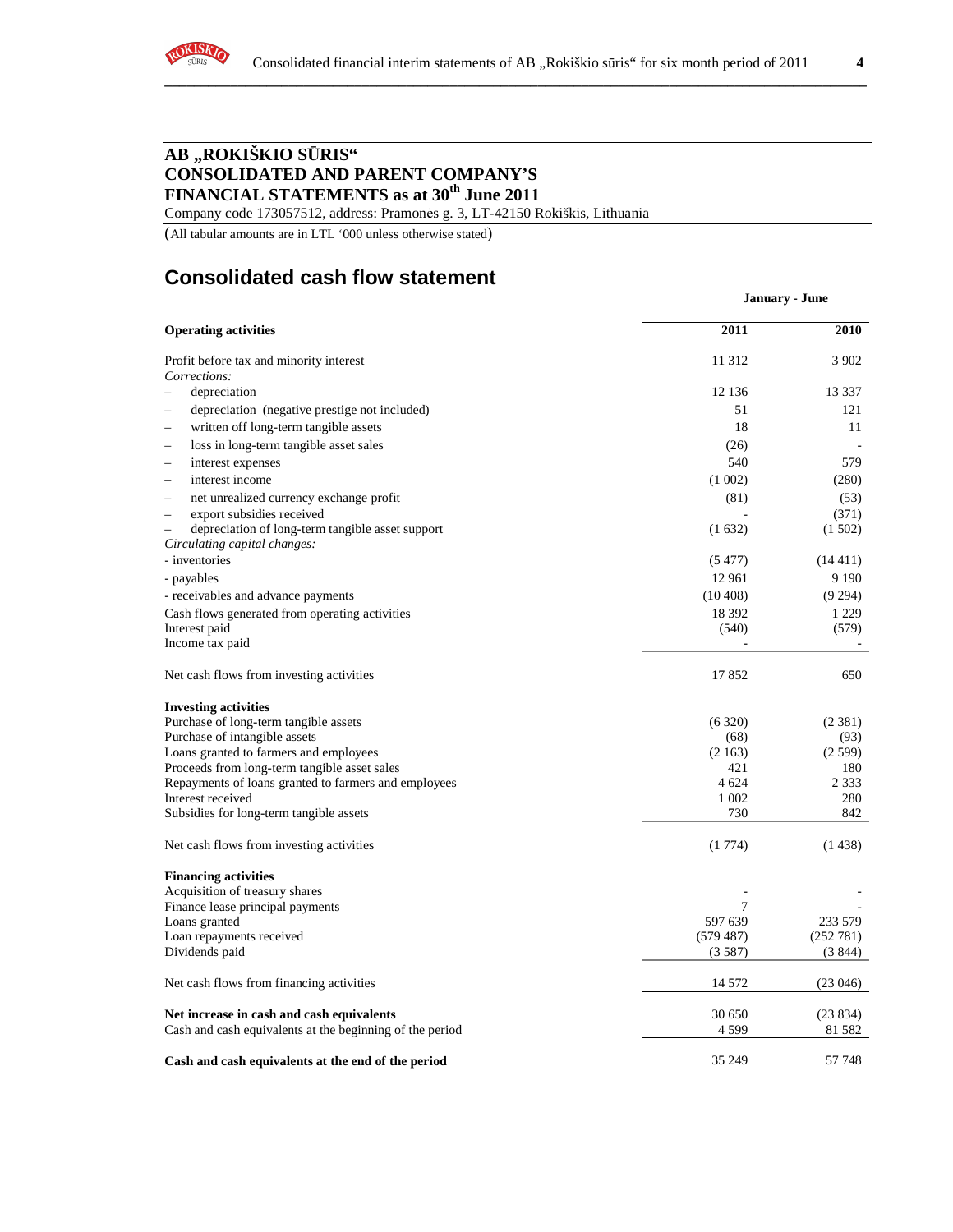

# **AB "ROKIŠKIO S**Ū**RIS" CONSOLIDATED AND PARENT COMPANY'S FINANCIAL STATEMENTS as at 30th June 2011**

Company code 173057512, address: Pramonės g. 3, LT-42150 Rokiškis, Lithuania

(All tabular amounts are in LTL '000 unless otherwise stated)

# **Consolidated Own Capital Change Statement (thousand LTL)**

|                                                                   | <b>Share</b><br>capital | <b>Share</b><br>premium | <b>Reserve for</b><br>acquisition<br>of treasury<br>shares | <b>Treasury</b><br>shares | Other<br>reserves | <b>Retained</b><br>earnings | <b>Total</b> | <b>Minority</b><br>share | <b>Total</b> |
|-------------------------------------------------------------------|-------------------------|-------------------------|------------------------------------------------------------|---------------------------|-------------------|-----------------------------|--------------|--------------------------|--------------|
| <b>Balance at December</b><br>31st 2009                           | 38 4 45                 | 41 473                  | 14 188                                                     |                           | 7074              | 83741                       | 184 921      | 514                      | 185 435      |
| Dividends relating to<br>2009                                     |                         |                         |                                                            |                           |                   | (3844)                      | (3844)       |                          | (3844)       |
| <b>Profit distribution</b>                                        |                         |                         | 15 000                                                     |                           | 359               | (15359)                     |              |                          |              |
| <b>Comprehensive income</b>                                       |                         |                         |                                                            |                           |                   | 2692                        | 2692         | 161                      | 2853         |
| <b>Balance at June 30th 2010</b>                                  | 38 4 45                 | 41 473                  | 29 188                                                     |                           | 7433              | 67 230                      | 183769       | 675                      | 184 444      |
| <b>Comprehensive income</b>                                       |                         |                         |                                                            |                           |                   | 21 893                      | 21893        | (225)                    | 21 668       |
| <b>Acquisition of treasury</b><br>shares                          |                         |                         |                                                            | (11478)                   |                   |                             | (11478)      |                          | (11478)      |
| at December<br><b>Balance</b><br>$31^{st}$ 2010                   | 38 4 45                 | 41 473                  | 29 188                                                     | (11478)                   | 7433              | 89 123                      | 194 184      | 450                      | 194 634      |
| Dividends relating to<br>2010                                     |                         |                         |                                                            |                           |                   | (3587)                      | (3587)       |                          | (3587)       |
| Decrease in share<br>capital / cancellation of<br>treasury shares | (2577)                  |                         | (8901)                                                     | 11 478                    |                   |                             |              |                          |              |
| <b>Acquisition of subsidiaries</b><br>up to 100 %                 |                         |                         |                                                            |                           |                   |                             |              | (534)                    | (534)        |
| <b>Comprehensive income</b>                                       |                         |                         |                                                            |                           |                   | 9 5 9 1                     | 9 5 9 1      | 84                       | 9675         |
| <b>Balance at June 30th 2011</b>                                  | 35 868                  | 41 473                  | 20 287                                                     |                           | 7433              | 95 127                      | 200 188      | $\overline{\phantom{m}}$ | 200 188      |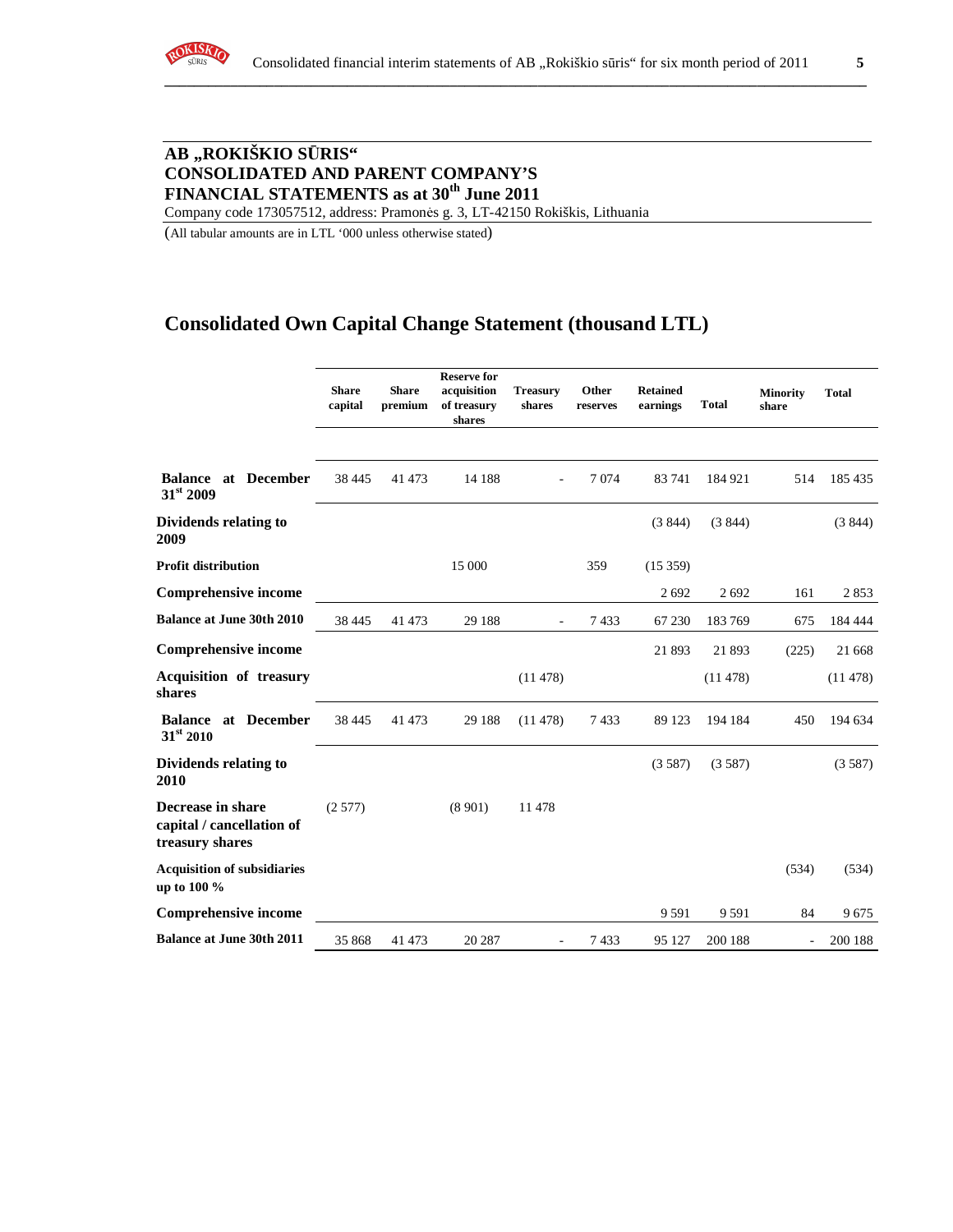# **AB "ROKIŠKIO S**Ū**RIS" CONSOLIDATED AND PARENT COMPANY'S FINANCIAL STATEMENTS as at 30th June 2011**

Company code 173057512, address: Pramonės g. 3, LT-42150 Rokiškis, Lithuania

(All tabular amounts are in LTL '000 unless otherwise stated)

# **Commentary on the Report**

# **1. General information**

The joint stock company "Rokiškio sūris" (hereinafter – the company) is a public listed company incorporated in Rokiskis.

The shares of Rokiškio Sūris AB are traded on the Baltic Main List of the NASDAQ OMX Vilnius  $(symbol - RSU1L)$ .

The Consolidated Group (hereinafter – the Group) consists of the Company, its two branches, four subsidiaries and one joint venture. (2010: two branches, four subsidiaries and one joint venture). The branches and subsidiaries that comprise consolidated Group are indicated below:

|                  | <b>Operating as</b><br>at June 30th |      |  |
|------------------|-------------------------------------|------|--|
| <b>Branches</b>  | 2011                                | 2010 |  |
| Utenos pienas    | Yes                                 | Yes  |  |
| Ukmergės pieninė | Yes                                 | Yes  |  |

|                  | <b>Operating as</b><br>at June 30th |      |  |                |                       | Group's share<br>$(\%)$ as at June<br><b>30th</b> |        |        |
|------------------|-------------------------------------|------|--|----------------|-----------------------|---------------------------------------------------|--------|--------|
| <b>Branches</b>  | 2011                                | 2010 |  |                | <b>Subsidiaries</b>   |                                                   | 2011   | 2010   |
| Utenos pienas    | Yes                                 | Yes  |  |                | UAB "Rokiškio pienas" |                                                   | 100,00 | 100,00 |
| Ukmergės pieninė | Yes                                 | Yes  |  |                | UAB "Skirpstas"       |                                                   |        | 100,00 |
|                  |                                     |      |  | KB "Žalmargė"  |                       | 100,00                                            | 100,00 |        |
|                  |                                     |      |  | <b>SIA</b>     | "Jekabpils            | Piena                                             | 100,00 | 50,05  |
|                  |                                     |      |  | Kombinats"     |                       |                                                   |        |        |
|                  |                                     |      |  | SIA "Kaunata"* |                       | 60,00                                             |        |        |

| <b>Joint venture</b> |       |       |
|----------------------|-------|-------|
| UAB, Pieno upės"     | 50,00 | 50,00 |

\* These subsidiaries were not consolidated due to their insignificance.

Within 2010, the company UAB  $\mu$ Batėnai" was sold. As of March 31<sup>st</sup> 2011, the company UAB "Skirpstas" was liquidated. On 31<sup>st</sup> May, the company acquired 49,95% of the authorized capital of dairy company SIA "Jekabpils piena kombinats".

All above subsidiaries, the joint venture and branches are incorporated in Lithuania, except for SIA "Jekabpils Piena Kombinats" and SIA "Kaunata" which are incorporated in Latvia.

SIA "Kaunata" was acquired on May  $11<sup>th</sup>$ , 2010 m. AB "Rokiškio sūris" acquired 40 per cent shares for LTL 353 000 whilst UAB "Rokiškio pienas" acquired 20 per cent of the shares for LTL 176 000.

The Group's main line of business is the production of fermented cheese and a wide range of other dairy products.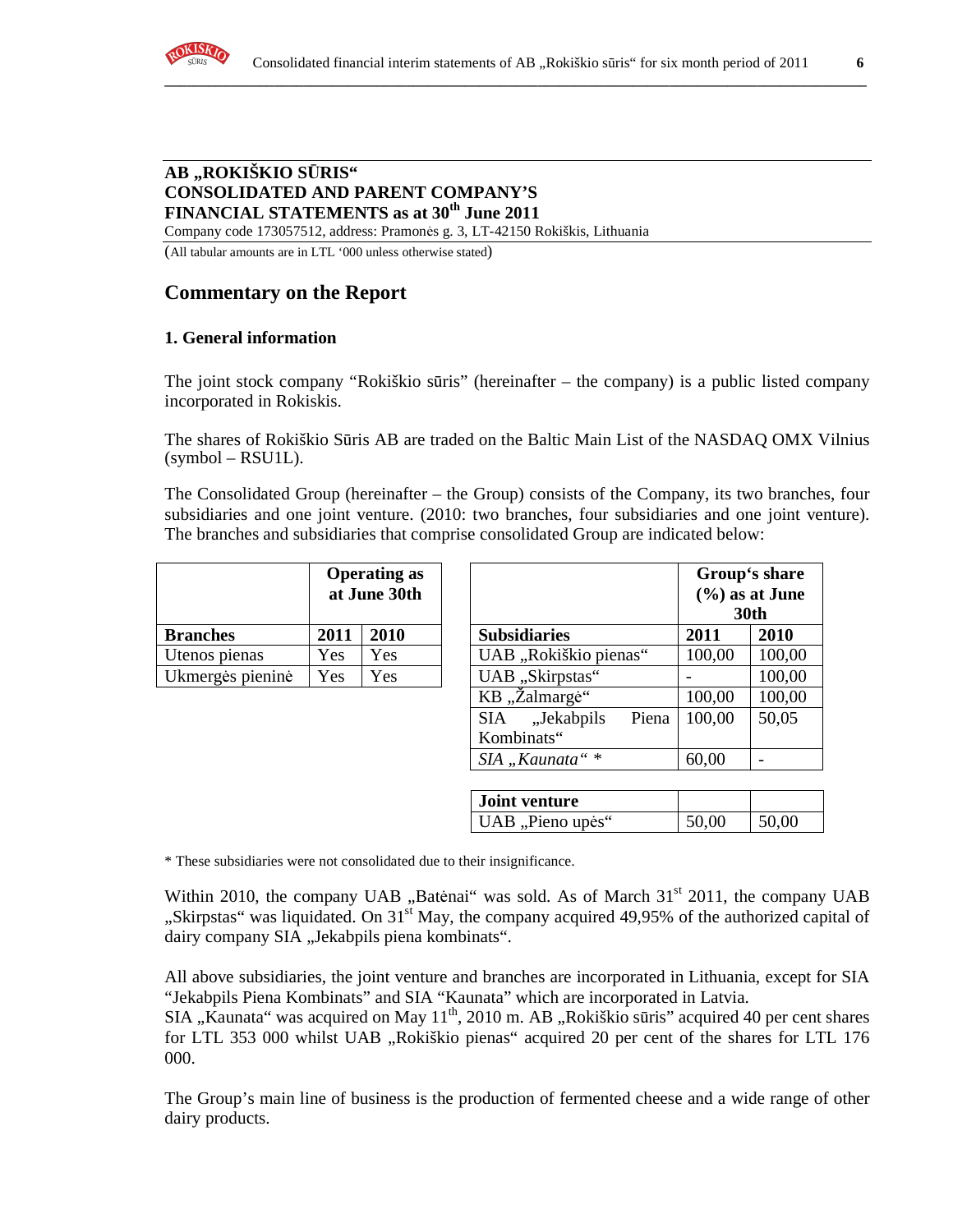

As of  $30<sup>th</sup>$  June 2011, the average number of the Group's employees was equal to 1 538 (compared to 1 529 employees as at  $30<sup>th</sup>$  June 2010).

**\_\_\_\_\_\_\_\_\_\_\_\_\_\_\_\_\_\_\_\_\_\_\_\_\_\_\_\_\_\_\_\_\_\_\_\_\_\_\_\_\_\_\_\_\_\_\_\_\_\_\_\_\_\_\_\_\_\_\_\_\_\_\_\_\_\_\_\_\_\_\_\_\_\_\_\_\_\_\_\_\_\_\_\_\_\_\_\_\_\_\_\_\_\_\_\_**

## **2. Accounting Principles**

These consolidated financial statements have been prepared according to International Financial Reporting Standards (IFRS) as adopted by the European Union.

The consolidated financial statements have been prepared under the historical cost convention. The principal accounting policies applied in the preparation of these consolidated and parent company's financial statements are set out below. These policies have been consistently applied to all the years present, unless otherwise stated.

The preparation of consolidated and parent company's financial statements in conformity with IFRS requires the use of estimates and assumptions that affect the reported amounts of assets and liabilities and disclosure of contingent assets and liabilities at the date of the financial statements and the reported amounts of revenues and expenses during the reporting period.

Subsidiaries are the entities over which the Group has the power to govern the financial and operating policies generally accompanying a shareholding of more than one half of the voting rights. Subsidiaries are fully consolidated from the date on which control is transferred to the Group. They are de-consolidated from the date that control ceases.

Transactions among the Group's enterprises, residual values and retained transaction earnings between the Group's enterprises are eliminated. Unrealised loss is eliminated too; however, it is considered to be the sign of transfer asset value decrease. The accounting principles of daughter enterprises were changed where necessary in order to ensure their consistency with the accounting principles applied by the Group.

The Group applies a policy of treating transactions with minority interests as transactions with parties external to the Group. Disposals to minority interests result in gains and losses for the Group that are recorded in the statement of comprehensive income.

The group's interests in jointly controlled entities are accounted for by proportionate consolidation. The group combines its share of the joint ventures' individual income and expenses, assets and liabilities and cash flows on a line-by-line basis with similar items in the group's financial statements. The group recognises the portion of gains or losses on the sale of assets by the group to the joint venture that is attributable to the other venturers. The group does not recognise its share of profits or losses from the joint venture that result from the group's purchase of assets from the joint venture until it resells the assets to an independent party. However, a loss on the transaction is recognised immediately if the loss provides evidence of a reduction in the net realisable value of current assets, or an impairment loss.

Items included in the financial statements of the Company and each of the Group's entities are measured using the currency of the primary economic environment in which the entity operates (hereinafter "the functional currency"). The financial statements are presented in Litas (LTL), which is the Company's (and each of the Group entity's) functional and presentation currency.

The value of long-term tangible assets is valued at historical cost less accumulated depreciation. Subsequent costs are included into the asset's carrying amount or recognized as separate assets, as appropriate, only when it is likely that in future the Group will receive economic benefits associated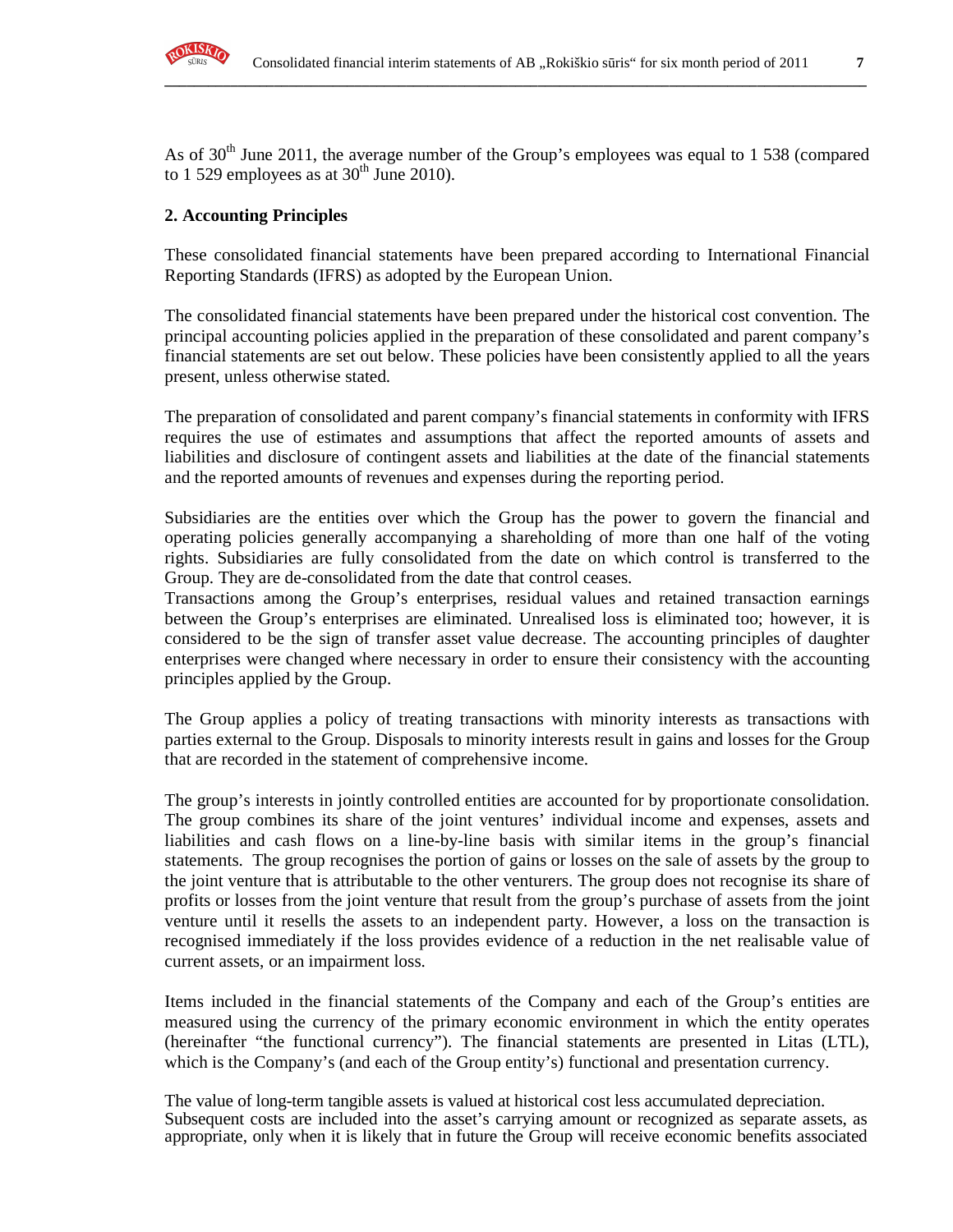

with the item and the cost of the item will be measured accordingly. All other repairs and maintenance expenses are charged to the income statement during the financial period in which they have been incurred.

**\_\_\_\_\_\_\_\_\_\_\_\_\_\_\_\_\_\_\_\_\_\_\_\_\_\_\_\_\_\_\_\_\_\_\_\_\_\_\_\_\_\_\_\_\_\_\_\_\_\_\_\_\_\_\_\_\_\_\_\_\_\_\_\_\_\_\_\_\_\_\_\_\_\_\_\_\_\_\_\_\_\_\_\_\_\_\_\_\_\_\_\_\_\_\_\_**

Depreciation on property, plant and equipment is calculated using the straight-line method to allocate their cost to their residual values over their estimated useful lives, as follows:

| <b>Buildings</b>                                  | $15 - 55$ years |
|---------------------------------------------------|-----------------|
| Plant & machinery                                 | $5 - 29$ years  |
| Motor vehicles                                    | $4 - 10$ years  |
| Equipment and other property, plant and equipment | $3 - 20$ years  |

The asset residual values and useful lives are reviewed, and adjusted, if appropriate, at each balance sheet date.

The Group's software which is expected to bring the Group material benefit in future, is valued at cost price less accumulated depreciation. Depreciation is calculated using the straight-line method for the estimated useful life from 1 to 5 years.

Loans and receivables are non-derivative financial assets with fixed or determinable payments that are not quoted in an active market. They are included in current assets, except for maturities greater than 12 months after the balance sheet date. These are classified as non-current assets. Loans and receivables are classified as 'trade and other receivables' in the balance sheet.

Inventories are subsequently carried at the lower of cost and net realisable value. Cost is determined by the first-in, first-out (FIFO) method. The cost of finished goods and work in progress comprises raw materials, direct labour, other direct costs and related indirect production overheads, but excludes borrowing costs. Net realisable value is the estimated selling price in the ordinary course of business, less the costs of completion and selling expenses.

Loans granted and amounts receivables are recognised initially at fair value and subsequently measured at amortised cost using the effective interest method, less the amount of impairment loss. A provision for impairment of amounts receivables is established when there is objective evidence that the Group will not be able to collect all amounts due according to the original terms of receivables. The impairment amount is the difference between the asset's carrying amount and the present value of estimated future cash flows, discounted at the original effective interest rate. The amount of the provision is recognised in the statement of comprehensive income within 'general and administrative expenses'. Bad debts are written off during the year in which they are identified as irrecoverable.

Cash and cash equivalents are carried at nominal value. For the purposes of the cash flow statement, cash and cash equivalents comprise cash on hand and at bank and bank overdrafts. Bank overdrafts are included in borrowings in current liabilities on the balance sheet.

Ordinary shares are stated at their par value. Consideration received for the shares sold in excess over their nominal value is shown as share premium. Incremental external costs directly attributable to the issue of new shares are accounted for as a deduction from share premium.

Where the Company or its subsidiaries purchase the Company's equity share capital, the consideration paid including any attributed incremental external costs is deducted from shareholders' equity as treasury shares until they are sold, reissued, or cancelled. No gain or loss is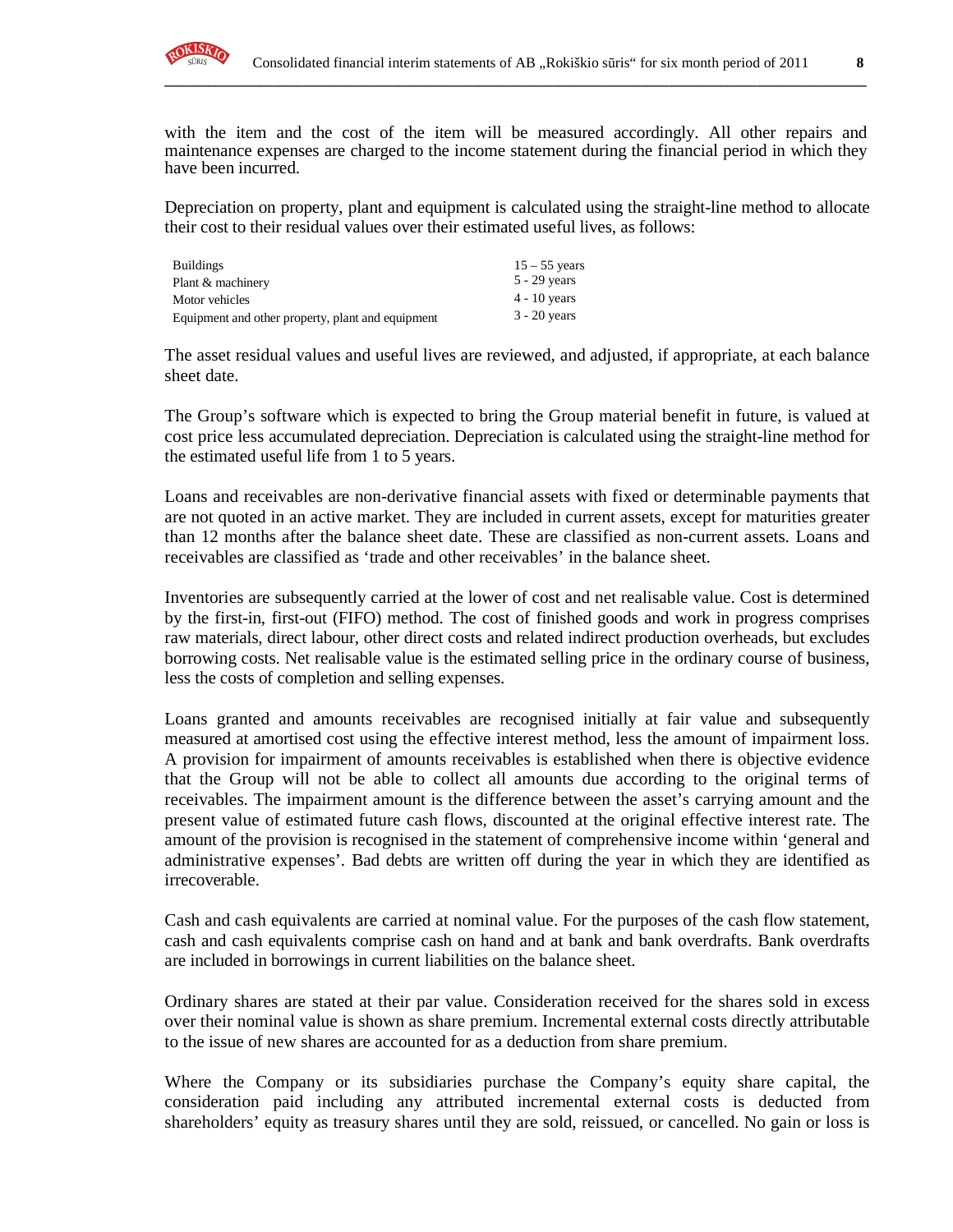

recognised in the statement of comprehensive income on the sale, issuance, or cancellation of treasury shares. Where such shares are subsequently sold or reissued, any consideration received is presented in the consolidated financial statements as a change in shareholders' equity.

**\_\_\_\_\_\_\_\_\_\_\_\_\_\_\_\_\_\_\_\_\_\_\_\_\_\_\_\_\_\_\_\_\_\_\_\_\_\_\_\_\_\_\_\_\_\_\_\_\_\_\_\_\_\_\_\_\_\_\_\_\_\_\_\_\_\_\_\_\_\_\_\_\_\_\_\_\_\_\_\_\_\_\_\_\_\_\_\_\_\_\_\_\_\_\_\_**

Other reserves are established upon the decision of annual general meeting of shareholders on profit appropriation.

Borrowings are recognised initially at fair value, net of transaction costs incurred. Borrowings are subsequently stated at amortised cost. Any difference between the amount at initial recognition and the redemption value is recognised in the statement of comprehensive income over the period of the borrowings using the effective interest method.

Profit is taxable at a rate of 15 per cent (2010: 15 per cent) in accordance with the Lithuanian regulatory legislation on taxation.

The Group pays social security contributions to the state Social Security Fund (the Fund) on behalf of its employees based on the defined contribution plan in accordance with the local legal requirements. Social security contributions are recognised as expenses on an accrual basis and are included in payroll expenses.

Revenue comprises the fair value of the consideration received or receivable for the sale of goods and services in the ordinary course of the Group's activities. Revenue is shown net of value-added tax, returns, rebates and discounts and after eliminated sales within the Group. Revenue from sales of goods is recognised only when all significant risks and benefits arising from ownership of goods is transferred to the customer.

Interest income is recognised on a time-proportion basis using the effective interest method.

Dividend distribution to the Company's shareholders is recognised as a liability in the Group's financial statements in the period in which the dividends are approved by the Company's shareholders.

Basic earnings per share are calculated by dividing net profit attributed to the shareholders from average weighted number of ordinary registered shares in issue, excluding ordinary registered shares purchased by the Company and the Group and held as treasury shares.

Operating segments are reported in a manner consistent with the internal reporting provided to the chief operating decision-maker. The chief operating decision-maker, who is responsible for allocating resources and assessing performance of the operating segments, has been identified as the Board of directors that make strategic decisions.

The Group's management identified the following operating segments within the Group: hard cheese, semi hard cheese, butter, milk, cream, sour cream, sour milk, yogurt, curds, curd cheese and other. These operating segments were aggregated into two main reportable segments, based on similar nature of products, production process, type of customers and method of distribution.

Government grants are recognised at fair value where there is sufficient evidence that the grant will be received and the Group and the Company will comply with all conditions attached.

Export subsidies paid by the Government for each exported tone of products meeting certain requirements are included in sales revenue.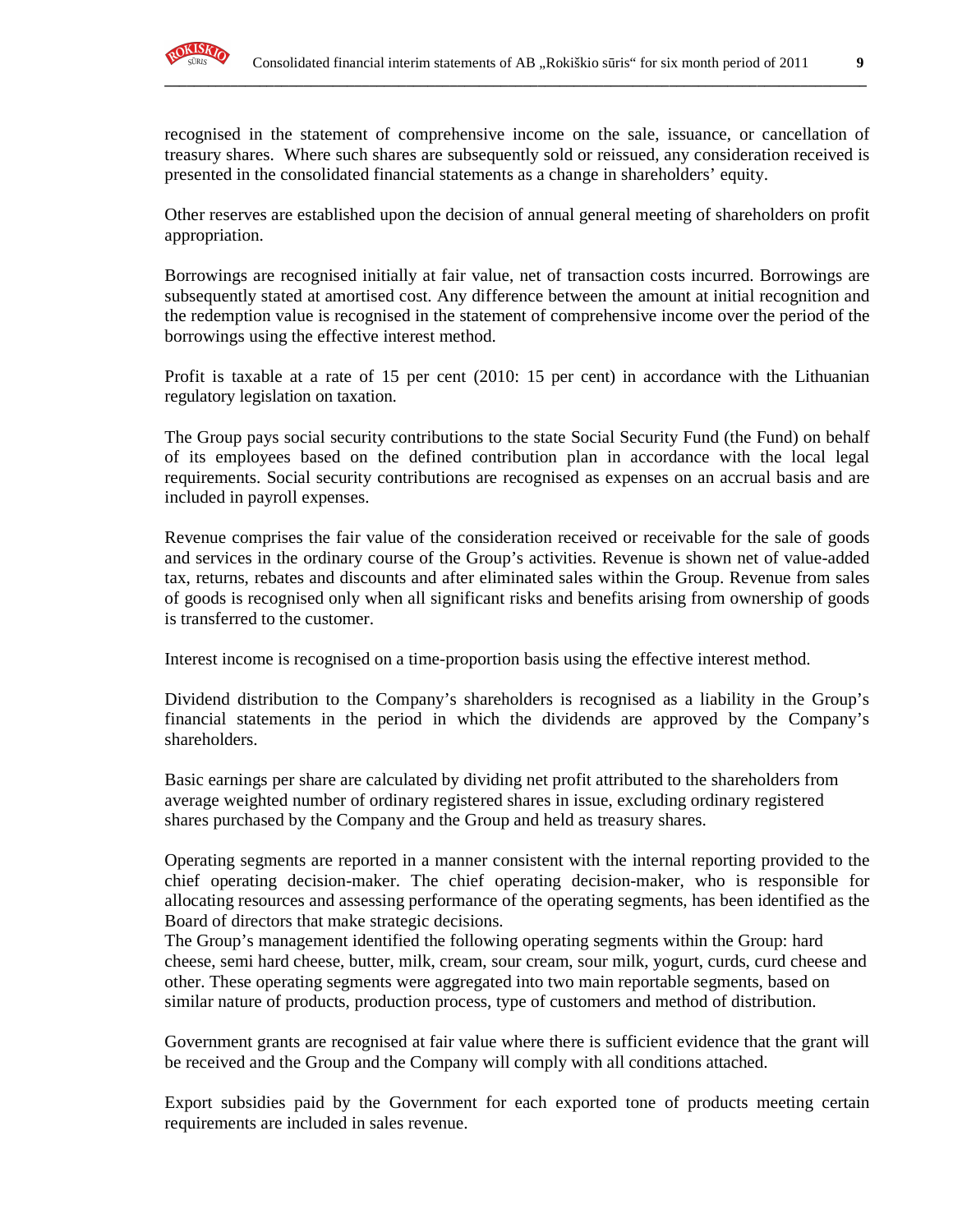

Government grants received to finance acquisition of property, plant and equipment are included in non-current deferred income in the balance sheet. They are recognised as income on a straight-line basis over the useful life of property, plant and equipment concerned.

**\_\_\_\_\_\_\_\_\_\_\_\_\_\_\_\_\_\_\_\_\_\_\_\_\_\_\_\_\_\_\_\_\_\_\_\_\_\_\_\_\_\_\_\_\_\_\_\_\_\_\_\_\_\_\_\_\_\_\_\_\_\_\_\_\_\_\_\_\_\_\_\_\_\_\_\_\_\_\_\_\_\_\_\_\_\_\_\_\_\_\_\_\_\_\_\_**

Provisions are measured at the present value of expenditures expected to be required to settle the obligation using pre-tax rate that reflects current market assessments of the time value of money and the risks specified to the obligation. The increase in the provision due to passage of time is recognised as interest expense.

Trade payables are recognised initially at fair value and subsequently measured at amortised cost using effective interest method.

#### **3. Information on segments**

#### *Primary segment – business segments*

The Group's main business segments:

- Fresh dairy products
- Cheese and other dairy products.

Other operations of the Group comprise of raw milk collection. Transactions between the business segments are on normal commercial terms and conditions.

#### *Secondary segment – geographic segments*

Analysis of the Group's income from sales according to markets is as follows:

|                                               | 2011 06 30 | 2010 06 30 | <b>Change</b> |
|-----------------------------------------------|------------|------------|---------------|
|                                               |            |            | (%)           |
| Lithuania                                     | 117 032    | 96 469     | 21,32         |
| European Union countries                      | 145 885    | 97 589     | 49,49         |
| Other (including the United States and Japan) | 53 863     | 33 712     | 59,77         |
| Total                                         | 316 780    | 227 770    | 39,08         |

Income analysis according to groups:

|                         | 2011 06 30 | 2010 06 30 | <b>Change</b> |
|-------------------------|------------|------------|---------------|
|                         |            |            | (9/0)         |
| <b>Product Sales</b>    | 316 623    | 227 110    | 39,41         |
| <b>Export subsidies</b> |            | 303        | 100,00        |
| Provided services       | 157        | 357        | $-56,02$      |
| Total                   | 316780     | 227 770    | 39,08         |

Following the European Commission's Regulation "Concerning covering export costs of milk and dairy products", starting from 1<sup>st</sup> May 2004 the company has the right to receive subsidies for the cheese exported to the countries determined by the latter Regulation. Export subsidies are paid for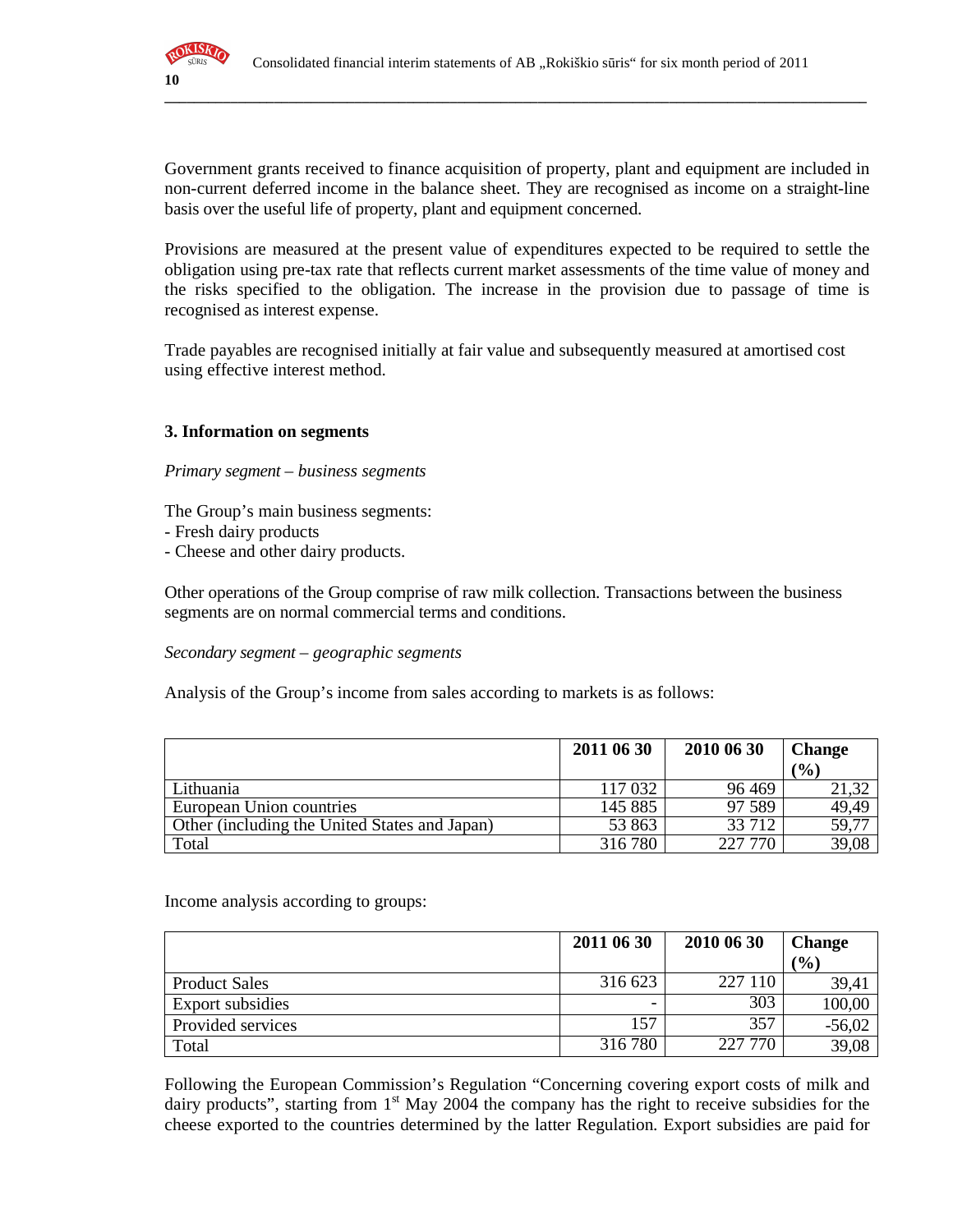

every ton of exported production which is in conformity with the Regulation requirements. Payable export subsidies are reported under trade and other payables.

**\_\_\_\_\_\_\_\_\_\_\_\_\_\_\_\_\_\_\_\_\_\_\_\_\_\_\_\_\_\_\_\_\_\_\_\_\_\_\_\_\_\_\_\_\_\_\_\_\_\_\_\_\_\_\_\_\_\_\_\_\_\_\_\_\_\_\_\_\_\_\_\_\_\_\_\_\_\_\_\_\_\_\_\_\_\_\_\_\_\_\_\_\_\_\_\_**

#### **4. Long-term tangible assets**

In the income statement the depreciation charge of long-term tangible assets is reported in the following entries: selling and marketing expenses, general and administrative expenses and cost of sales, as well as in production in progress and ready production entries.

Software and intangible asset depreciation charge are accounted in the entry of general and administrative expenses.

#### **5. Other receivables**

As at  $30<sup>th</sup>$  June 2011, the Group's receivables was made of:

|                                      | 2011 06 30 | 2010 06 30 | <b>Change</b> |
|--------------------------------------|------------|------------|---------------|
|                                      |            |            | $(\%)$        |
| Long-term loans granted to farmers   | 1813       | 3887       | $-53,36$      |
| Long-term loans granted to employees | 352        | 103        | 241,75        |
| Investments                          | 7431       | 690        | 976,96        |
| Loans to other companies             | 21 847     | 14 5 23    | 50,43         |
| Other                                | 1627       | 373        | 336,19        |
| Total                                | 33 070     | 19 576     | 68,93         |

The repayment terms of loans granted to farmers vary from 2 months to 10 years, whereas the annual interest rate varies from 0 to 10 per cent.

The repayment terms of loans granted to employees vary from 1 to 22 years, whereas the interest rate for them is not calculated.

The company's managing bodies believe that the balance sheet values of long-term receivables are their fair values.

#### **6. Inventories**

As at  $30<sup>th</sup>$  June 2010, the Group's inventories were made of:

|                        | 2011 06 30 | 2010 06 30 | <b>Change</b> |
|------------------------|------------|------------|---------------|
|                        |            |            | (9/0)         |
| Raw material           | 6972       | 5 8 3 9    | 19,40         |
| Production in progress | 17495      | 14 155     | 23,60         |
| Ready production       | 37 7 21    | 22 215     | 69,80         |
| Other inventories      | 5 8 7 5    | 2 4 2 4    | 142,37        |
| Total                  | 68 063     | 44 633     | 52,50         |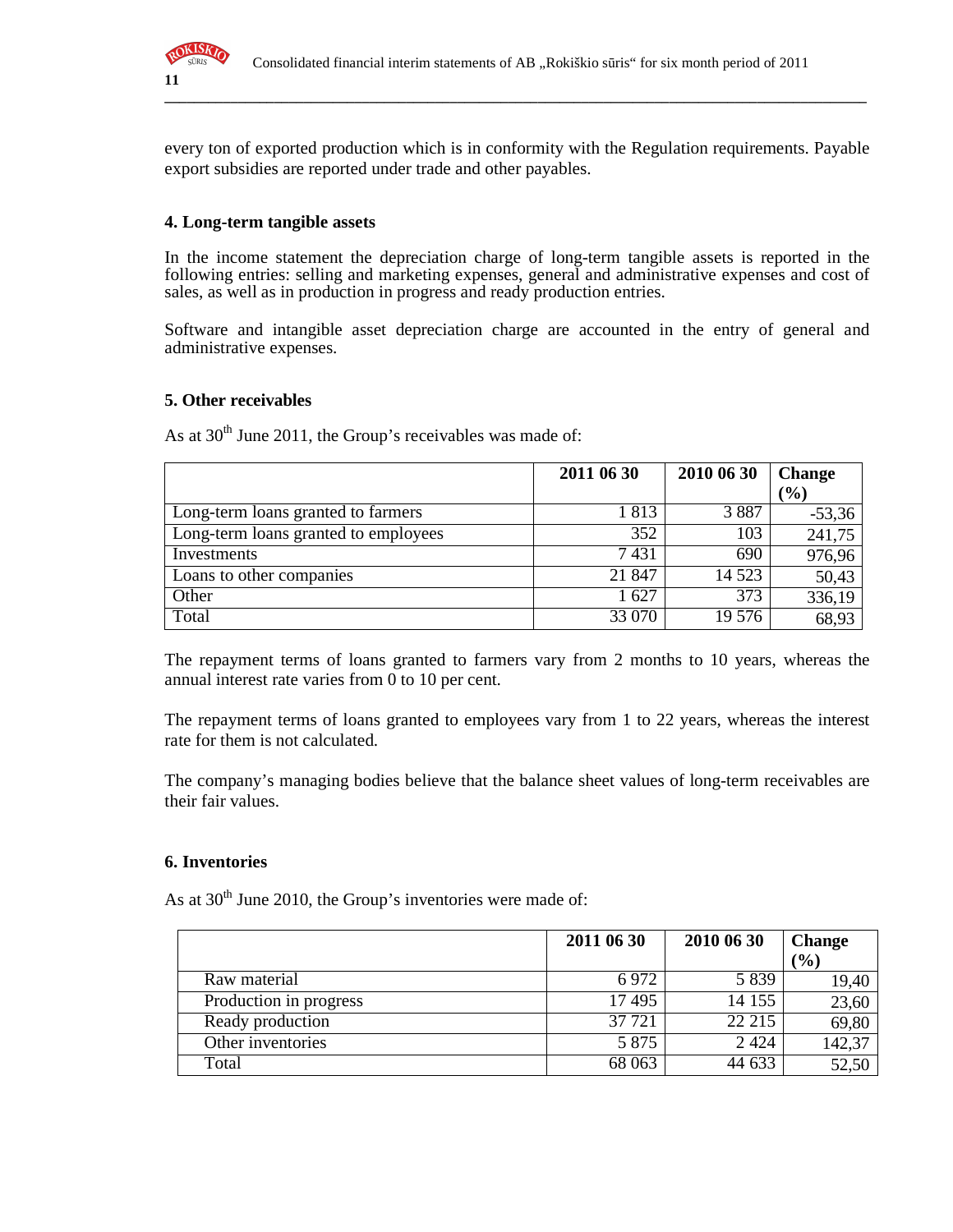

### **7. Selling and Other Receivables**

As at  $30<sup>th</sup>$  June 2011, the Group's selling and other receivables was made of:

|                                             | 2011 06 30 | 2010 06 30 | <b>Change</b> |
|---------------------------------------------|------------|------------|---------------|
|                                             |            |            | $\frac{1}{2}$ |
| Selling receivables                         | 87 747     | 56 746     | 54,63         |
| Receivable export subsidies                 |            | 357        | 100,00        |
| VAT receivable                              | 4986       | 2953       | 68,85         |
| Other receivables                           | 1896       | 6 802      | $-72,13$      |
| Advance payments and future period expenses | 7 2 7 6    | 871        | 735,36        |
| Total                                       | 101 905    | 67 729     | 50,46         |

#### **8. Cash and cash equivalents**

The money equivalents in Balance sheet and Cash Flow Statement are made of the following:

|                              | 2011 06 30 | 2010 06 30 | <b>Change</b> |
|------------------------------|------------|------------|---------------|
|                              |            |            | (0/0)         |
| Bank and cash-register money | 16 480     | 3 3 5 8    | 390,77        |
| Current deposits             | 18769      | 54 390     | $-65,49$      |
| Total                        | 35 249     | 57 748     | $-38,96$      |

#### **9. Shares capital**

Having annulled the treasury shares and decreased the authorized capital of the company, on March 8<sup>th</sup> 2011 a new wording of the Articles of Association of AB "Rokiškio sūris" was registered in the Register of Legal Entities. After registration of the new Articles of Association, the Authorized capital of AB "Rokiskio suris" makes LTL 35 867 970 (thirty five million eight hundred sixty seven thousand nine hundred seventy litas) divided into 35 867 970 (thirty five million eight hundred sixty seven thousand nine hundred seventy) ordinary registered shares at par value of LTL 1 (one) litas.

As of June  $30<sup>th</sup> 2011$ , the company does not have any treasury shares.

As at  $30<sup>th</sup>$  June 2011, the total number of the Group's shareholders was 5 767.

#### **10. Financial ratios**

The Group's financial ratios:

|                                    | 2011 06 30 | 2010 06 30 | <b>Change</b> |
|------------------------------------|------------|------------|---------------|
|                                    |            |            | (%)           |
| Revenue (LTL thousand)             | 316 780    | 227 770    | 39,08         |
| EBITDA (LTL thousand)              | 24 0 39    | 17939      | 34,01         |
| EBITDA margin (%)                  | 7.59       | 7,88       | $-3,68$       |
| Operations profit (LTL thousand)   | 10 642     | 2997       | 255,09        |
| Margin of operations profit $(\%)$ | 3,36       | 1,32       | 154,55        |